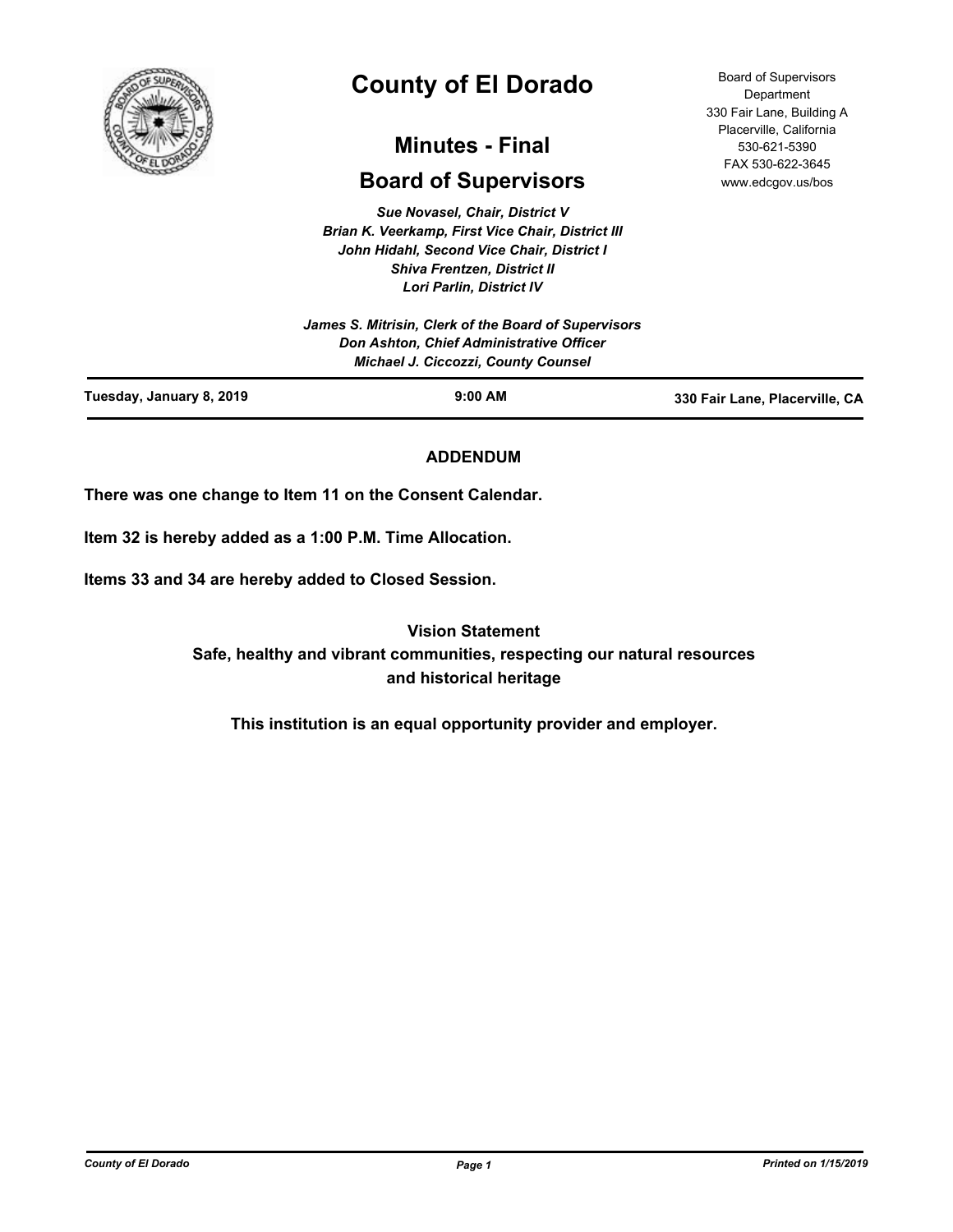Live Web Streaming and archiving of most Board of Supervisors meeting videos, all meeting agendas, supplemental materials and meeting minutes are available on the internet at: http://eldorado.legistar.com/Calendar.aspx

To listen to open session portions of the meeting in real time, dial (530) 621-7603. This specialized dial in number is programmed for listening only and is operable when the audio system inside the meeting room is activated. Please be advised that callers will experience silence anytime the Board is not actively meeting, such as during Closed Session or break periods.

The County of El Dorado is committed to ensuring that persons with disabilities are provided the resources to participate in its public meetings. Please contact the office of the Clerk of the Board if you require accommodation at 530-621-5390 or via email, edc.cob@edcgov.us.

The Board of Supervisors is concerned that written information submitted to the Board the day of the Board meeting may not receive the attention it deserves. The Board Clerk cannot guarantee that any FAX, email, or mail received the day of the meeting will be delivered to the Board prior to action on the subject matter.

The Board meets simultaneously as the Board of Supervisors and the Board of Directors of the Air Quality Management District, In-Home Supportive Services, Public Housing Authority, Redevelopment Agency and other Special Districts.

For Purposes of the Brown Act § 54954.2 (a), the numbered items on this Agenda give a brief description of each item of business to be transacted or discussed. Recommendations of the staff, as shown, do not prevent the Board from taking other action.

Materials related to an item on this Agenda submitted to the Board of Supervisors after distribution of the agenda packet are available for inspection during normal business hours in the public viewing packet located in Building A, 330 Fair Lane, Placerville or in the Board Clerk's Office located at the same address. Such documents are also available on the Board of Supervisors' Meeting Agenda webpage subject to staff's ability to post the documents before the meeting.

## **PROTOCOLS FOR PUBLIC COMMENT**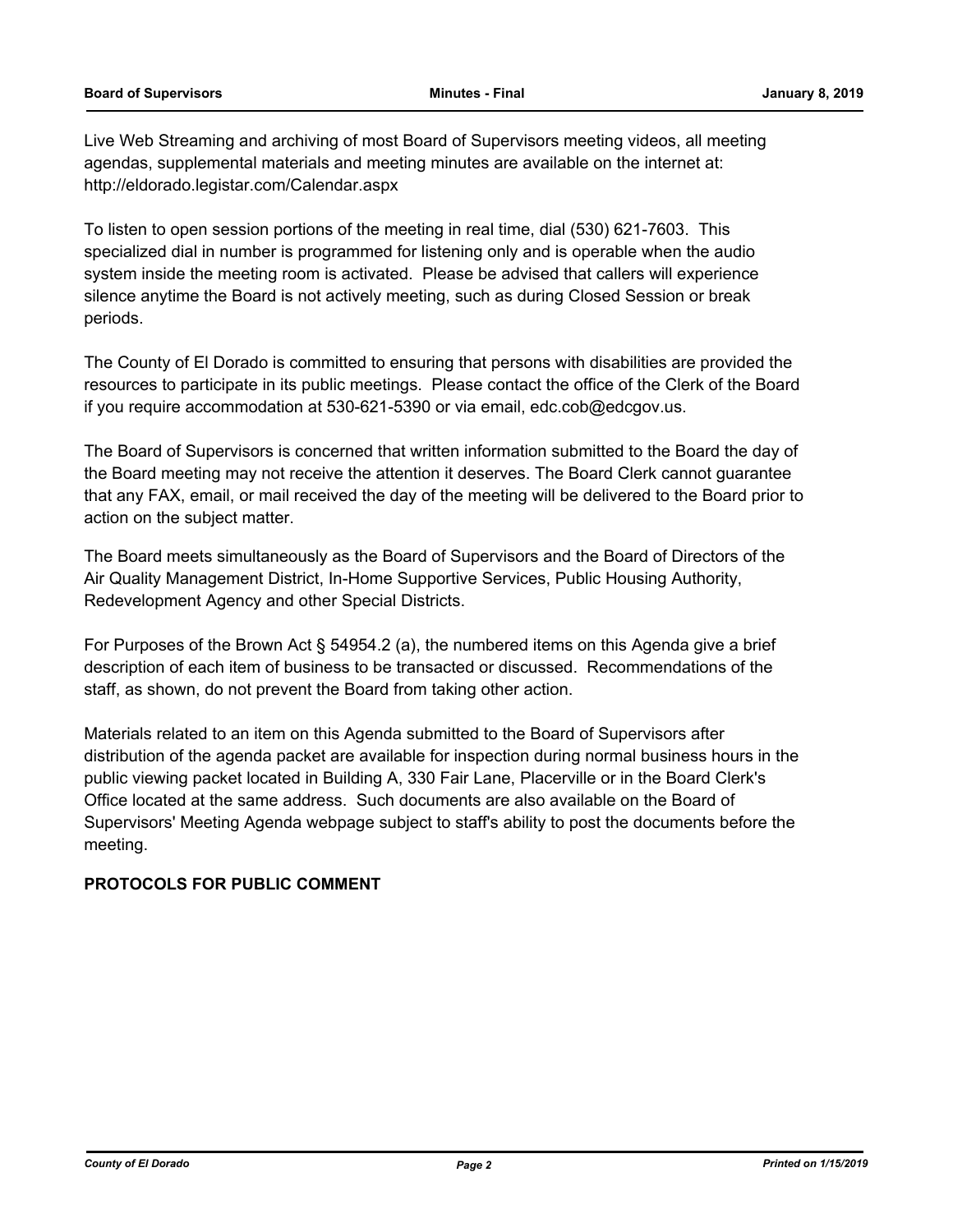Public comment will be received at designated periods as called by the Board Chair.

Public comment on items scheduled for Closed Session will be received before the Board recesses to Closed Session.

Except with the consent of the Board, individuals shall be allowed to speak to an item only once.

On December 5, 2017 the Board adopted the following protocol relative to public comment periods:

Time for public input will be provided at every Board of Supervisors meeting. Individuals will have three minutes to address the Board. Individuals authorized by organizations will have three minutes to present organizational positions and perspectives and may request additional time, up to five minutes. At the discretion of the Board, time to speak by any individual may be modified.

A total of 20 minutes will be allocated for public comment during Open Forum and for each agenda item to be discussed. Public comment on certain agenda items designated and approved by the Board may be treated differently with specific time limits per speaker or a limit on the total amount of time designated for public comment. It is the intent of the Board that quasi-judicial matters have additional flexibility depending upon the nature of the issue.

Individual Board members may ask clarifying questions but will not engage in substantive dialogue with persons providing input to the Board.

If a person providing input to the Board creates a disruption by refusing to follow Board guidelines, the Chair of the Board may take the following actions.

Step 1. Request the person adhere to Board guidelines. If the person refuses, the Chair may ask the Clerk to turn off the speaker's microphone.

Step 2. If the disruption continues, the Chair may order a recess of the Board meeting.

Step 3. If the disruption continues, the Chair may order the removal of the person from the Board meeting.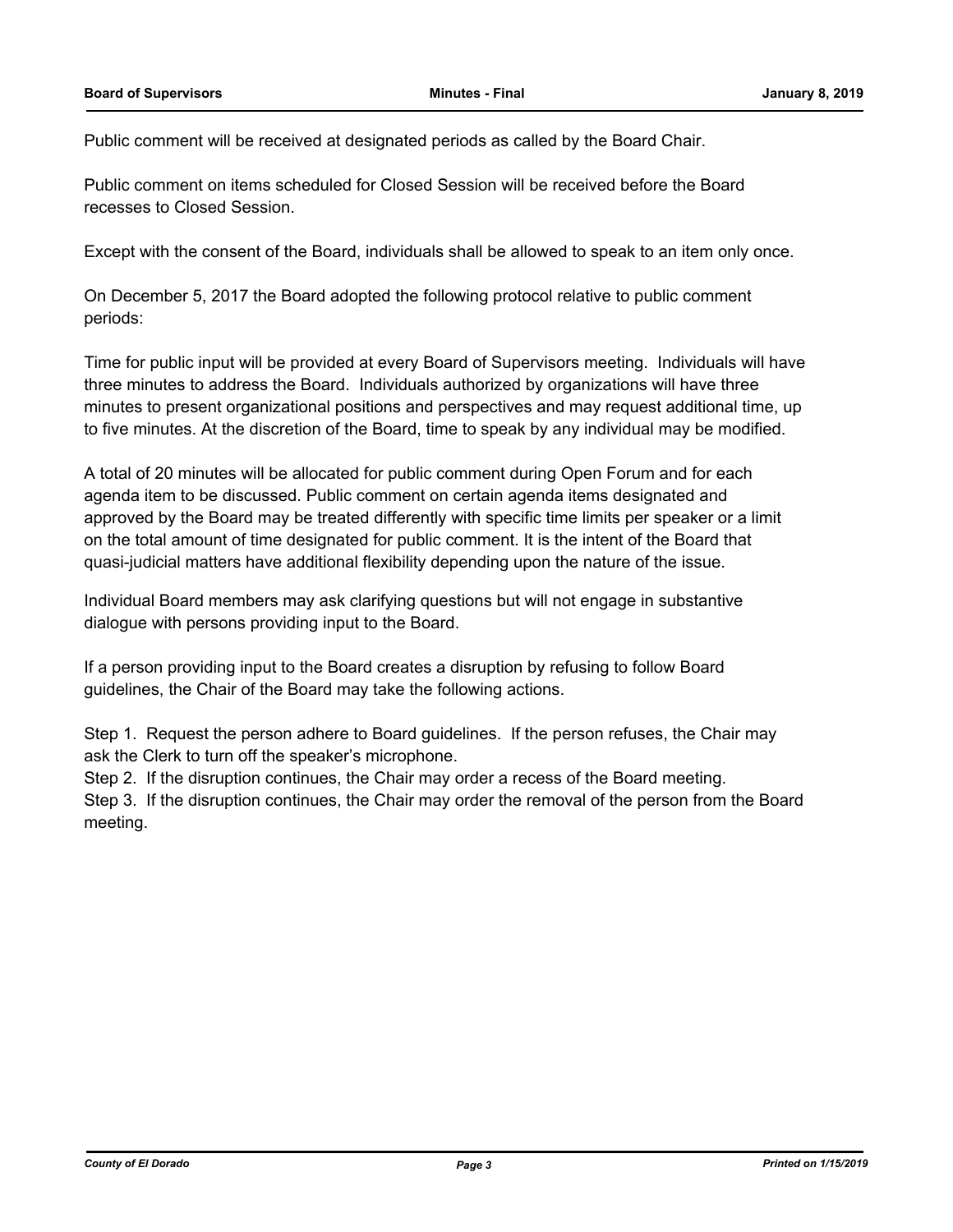#### **9:00 A.M. - CALL TO ORDER**

Present: 5 - Supervisor Veerkamp, Supervisor Frentzen, Supervisor Novasel, Supervisor Hidahl and Supervisor Parlin

## **ADOPTION OF THE AGENDA**

**A motion was made by Supervisor Veerkmap, seconded by Supervisor Hidahl to Adopt the Agenda.**

- **Yes:** 5 Veerkamp, Frentzen, Novasel, Hidahl and Parlin
- **1.** [19-0028](http://eldorado.legistar.com/gateway.aspx?m=l&id=/matter.aspx?key=25349) Election of the Chair, Vice Chair and Second Vice Chair of the El Dorado County Board of Supervisors for 2019. (Est. Time: 5 Min.)

**A motion was made by Supervisor Veerkamp, seconded by Supervisor Hidahl to Appoint Supervisor Novael as Chair, Supervisor Veerkamp as First Vice-Chair and Supervisor HIdahl as Second Vice-Chair.**

**Yes:** 5 - Veerkamp, Frentzen, Novasel, Hidahl and Parlin

#### **Welcome from the new Chair of the Board of Supervisors for the Year 2019.**

**Supervisor Novasel thanked the Board for appointing her as Chair and welcomed in 2019.**

#### **INVOCATION AND PLEDGE OF ALLEGIANCE TO THE FLAG**

**Pastor Craig Klatt of the Camino Adventist Church gave the Invocation. Supervisor Parlin led the Pledge of Allegiance to the Flag.**

## **APPROVAL OF CONSENT CALENDAR**

*Public Comment: S. Taylor*

**A motion was made by Supervisor Frentzen, seconded by Supervisor Veerkamp to Approve the Consent Calendar with the following change: Pull items 10 and 11 for discussion.**

**Yes:** 5 - Veerkamp, Frentzen, Novasel, Hidahl and Parlin

The Board may make any necessary additions, deletions or corrections to the agenda including moving items to or from the Consent Calendar and adopt the agenda and the Consent Calendar with one single vote. A Board member may request an item be removed from the Consent Calendar for discussion and separate Board action. At the appropriate time as called by the Board Chair, members of the public may make a comment on matters on the Consent Calendar prior to Board action.

## **OPEN FORUM**

*Public Comment: M. Lane, N. Rangel, S. Taylor*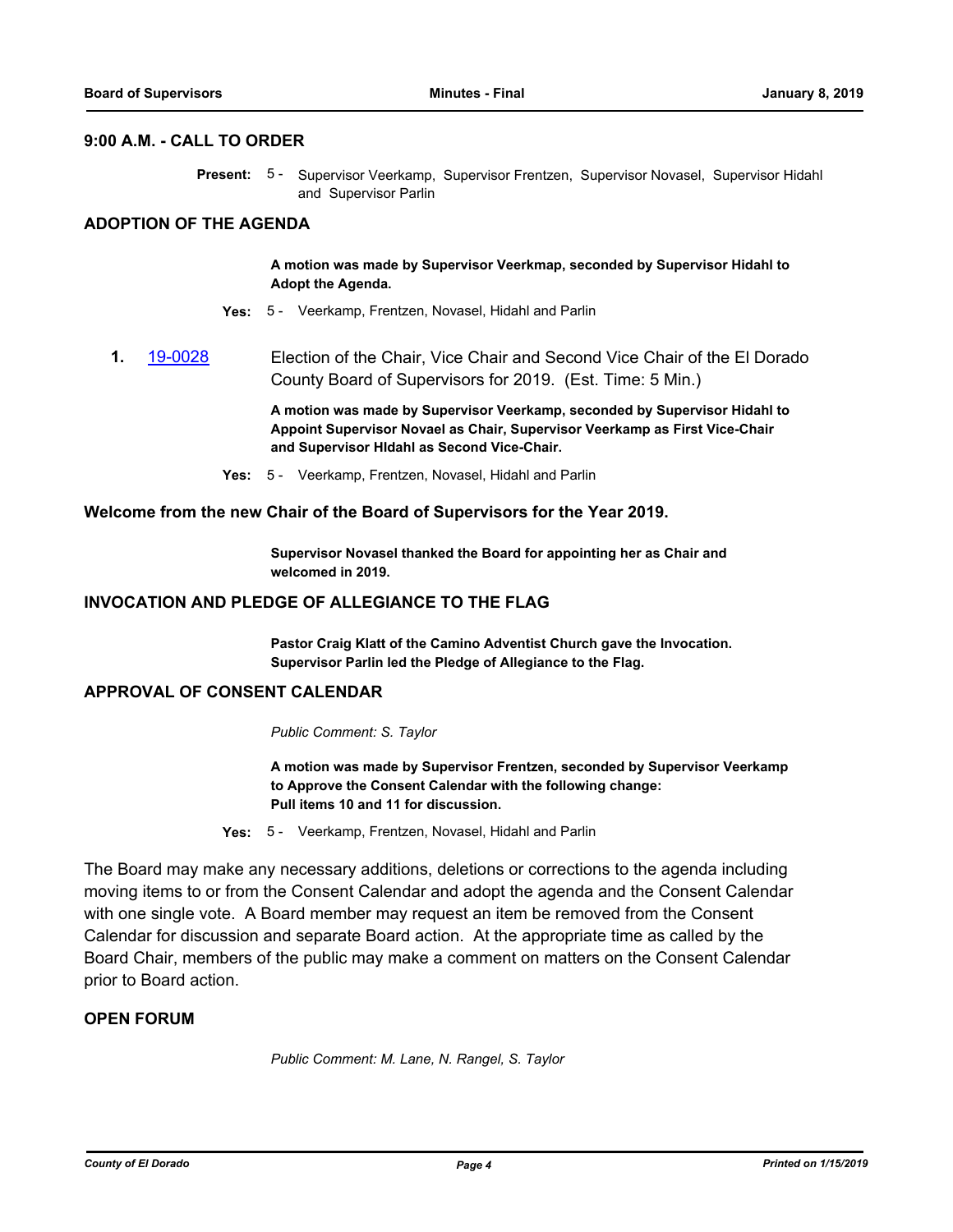## [19-0081](http://eldorado.legistar.com/gateway.aspx?m=l&id=/matter.aspx?key=25402) OPEN FORUM (See Attachment)

Open Forum is an opportunity for members of the public to address the Board of Supervisors on subject matter that is not on their meeting agenda and within their jurisdiction. Public comments during Open Forum are limited to three minutes per person. Individuals authorized by organizations will have three minutes to present organizational positions and perspectives and may request additional time, up to five minutes. The total amount of time reserved for Open Forum is 20 Minutes.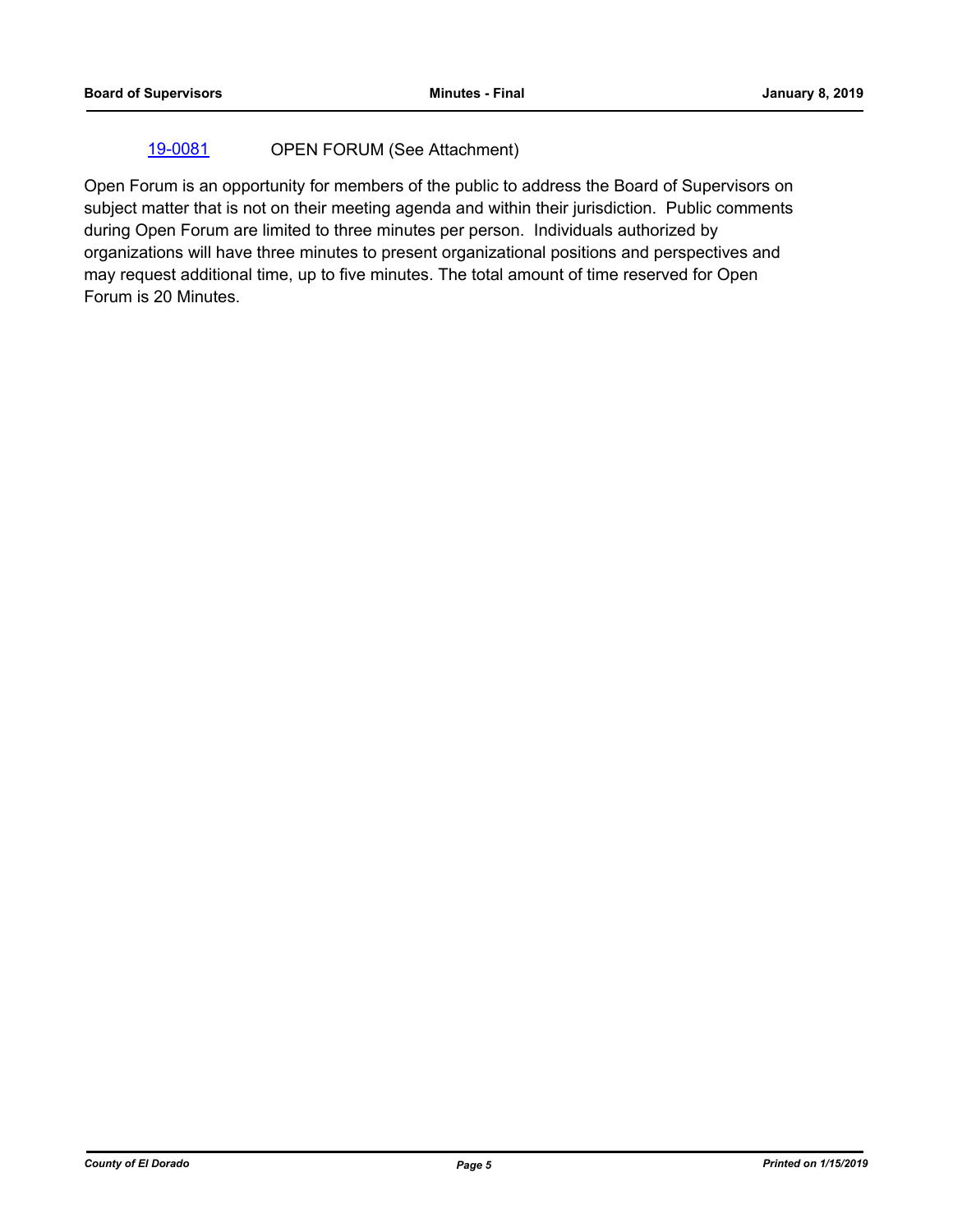## **CONSENT CALENDAR**

**2.** [19-0037](http://eldorado.legistar.com/gateway.aspx?m=l&id=/matter.aspx?key=25358) Clerk of the Board recommending the Board approve the Minutes from the regular meeting of the Board on December 18, 2018.

**This matter was Approved on the Consent Calendar.**

#### **GENERAL GOVERNMENT - CONSENT ITEMS**

**3.** [18-1965](http://eldorado.legistar.com/gateway.aspx?m=l&id=/matter.aspx?key=25315) Fair Manager recommending the Board approve and authorize the Chair to sign the 2019 El Dorado County Fair Budget in the amount of \$1,323,075, as approved by the El Dorado County Fair Board of Directors at their December 5, 2018 Board Meeting.

> **FUNDING:** No County funds are included in the Fair Association budget. **This matter was Approved on the Consent Calendar.**

**4.** [18-1950](http://eldorado.legistar.com/gateway.aspx?m=l&id=/matter.aspx?key=25300) Chief Administrative Officer and Auditor-Controller recommending the Board approve and adopt revisions to Policy B-12, Fiscal Review Process.

#### **FUNDING:** N/A

**This matter was Approved on the Consent Calendar.**

**5.** [19-0012](http://eldorado.legistar.com/gateway.aspx?m=l&id=/matter.aspx?key=25333) Chief Administrative Office, Facilities Division, recommending the Board authorize the Purchasing Agent to sign the El Dorado Irrigation District Service Application - Water and Wastewater with an estimated cost of \$420,777 as related to the Public Safety Facility Project pending County Counsel review and approval.

> **FUNDING:** Public Safety Facility - United States Department of Agriculture Loan - General Fund

**This matter was Approved on the Consent Calendar.**

**6.** [18-1929](http://eldorado.legistar.com/gateway.aspx?m=l&id=/matter.aspx?key=25279) Chief Administrative Office, Facilities Division, recommending the Board authorize the Chair to sign Amendment I to Agreement No. 355-C1899 with PRIDE Industries One, Inc., pertaining to Job Order Contracting (JOC), to increase compensation by \$1,500,000 for an amended not-to-exceed of \$3,000,000 with no change in the term.

**FUNDING:** Accumulated Capital Outlay Fund

**This matter was Approved on the Consent Calendar.**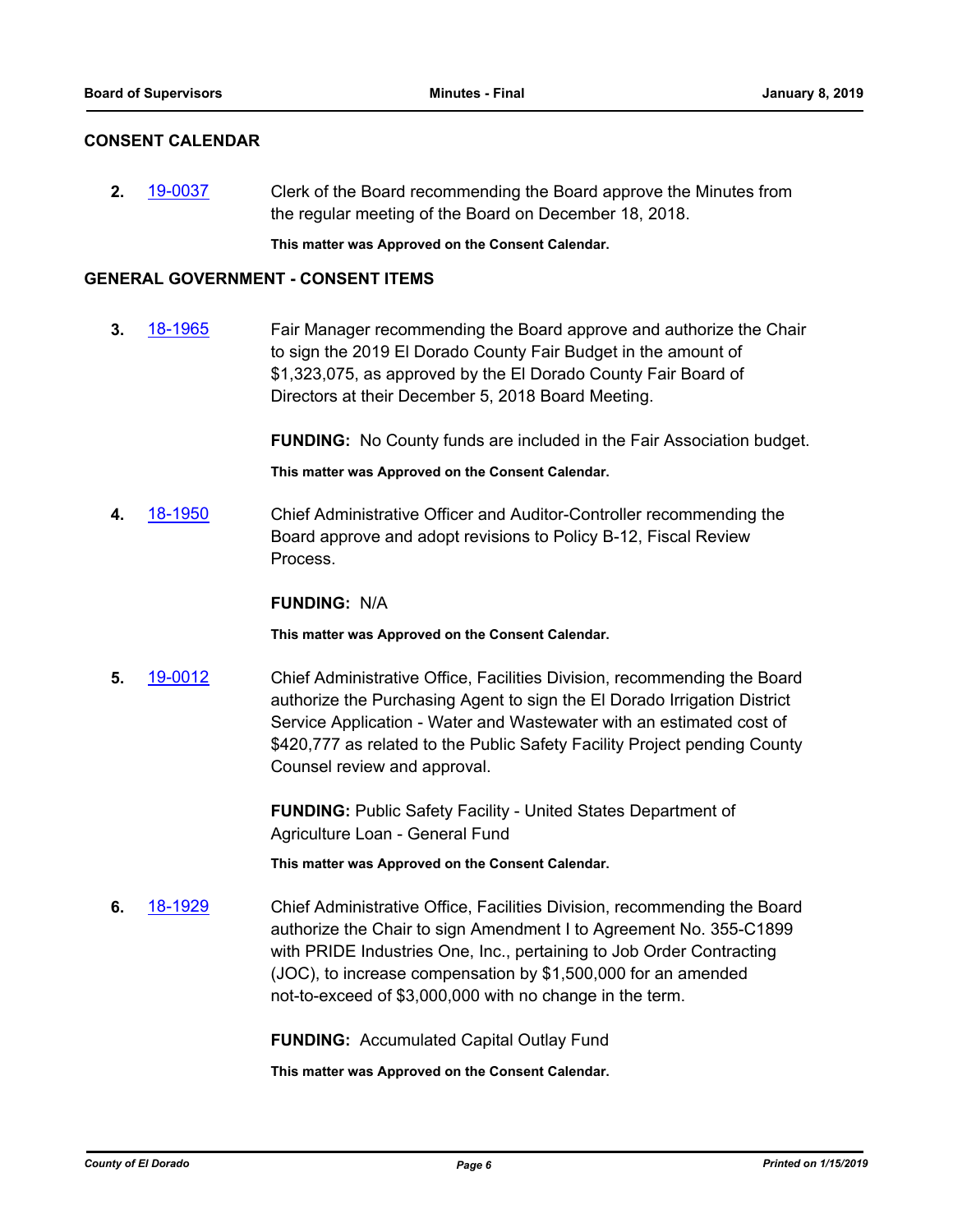**7.** [18-1842](http://eldorado.legistar.com/gateway.aspx?m=l&id=/matter.aspx?key=25192) Chief Administrative Office, Procurement and Contracts Division, recommending the Board declare four service weapons as surplus and approve the sale of the weapons to retiring Sheriff Officers Deputy Rich Marshall, Detective Jeff Lewallen, Detective Jeremy Funk, and Detective Jamey Morgan.

> **FUNDING:** The Sheriff Office Armory will receive the funds paid by the retiring employees.

**This matter was Approved on the Consent Calendar.**

**8.** [18-1868](http://eldorado.legistar.com/gateway.aspx?m=l&id=/matter.aspx?key=25218) Chief Administrative Office, Procurement and Contracts Division, presenting a list of County surplus property and recommending the Board so declare and authorize disposal of same in accordance with the procedures outlined in the County's Purchasing Ordinance, Chapter 3.12 and Section 3.12.220 thereof.

#### **FUNDING:** Various.

**This matter was Approved on the Consent Calendar.**

**9.** [16-0305](http://eldorado.legistar.com/gateway.aspx?m=l&id=/matter.aspx?key=20961) Chief Administrative Office recommending the Board find that a state of emergency continues to exist in El Dorado County as a result of unprecedented tree mortality due to drought conditions and related bark beetle infestations. (Cont. 12/18/18, Item 19)

**This matter was Approved on the Consent Calendar.**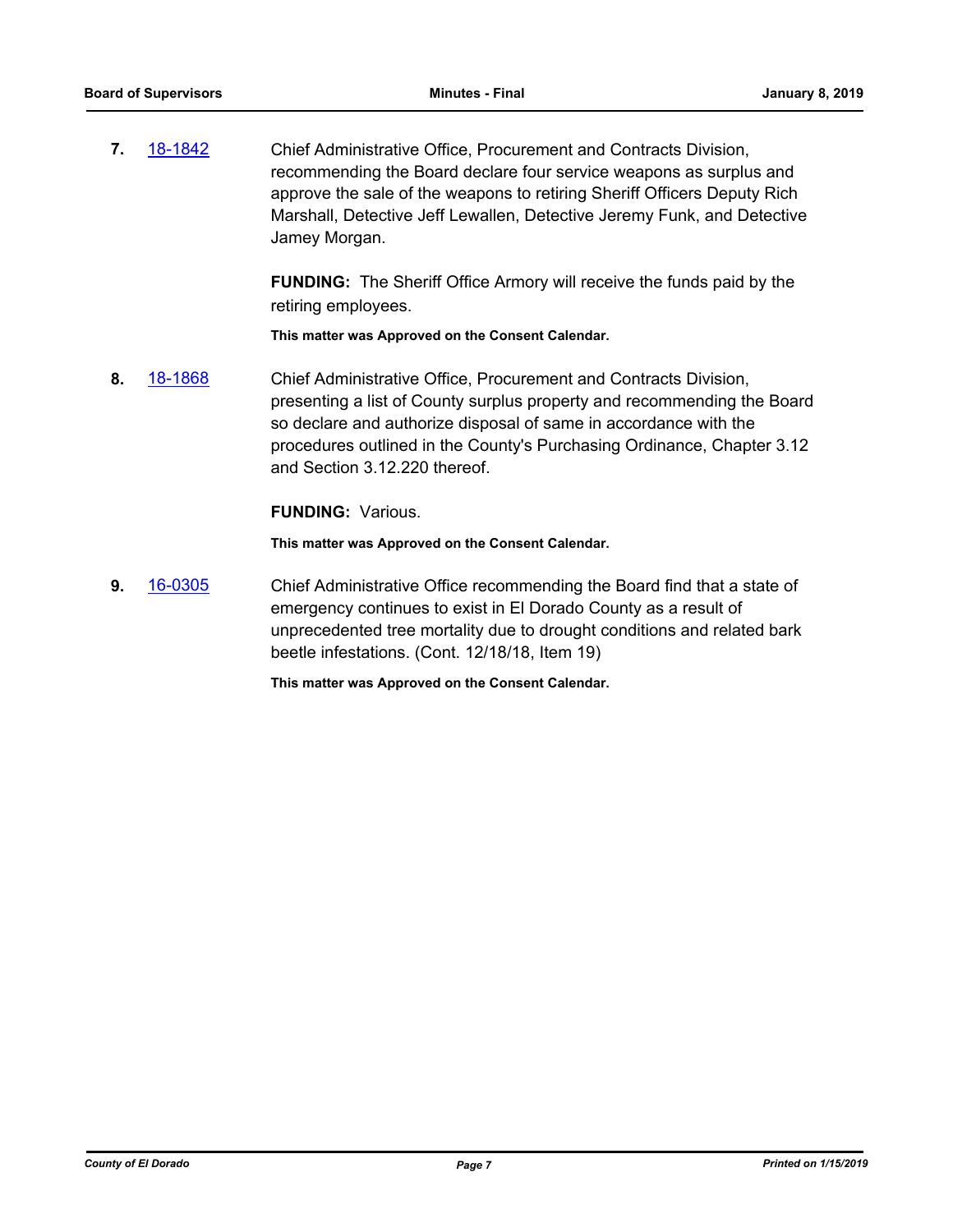**10.** [18-1939](http://eldorado.legistar.com/gateway.aspx?m=l&id=/matter.aspx?key=25289) Clerk of the Board recommending the Board make the following District specific appointments to various Boards, Commissions or Committees for the terms stated.

#### **District I**

Assessment Appeals Board: Reappoint Wendi-Mae Davis, Member, Term Expiration 08/30/2020.

Cemetery Advisory Committee: Reappoint Melinda A. Peak, District Member, Term Expiration 01/01/2021.

## **District III**

Cemetery Advisory Committee: Reappoint Michael D. Roberts, District Member, Term Expiration 01/01/2021.

#### **District IV**

Fair Association Board of Directors: Reappoint Karen Feathers, District Member, Term Expiration 01/01/2023.

Fish and Game Committee: Reappoint Patrick Weddle, District Member, Term Expiration 01/01/2023.

Kelsey Cemetery District: Reappoint Tamara Thomas, Term Expiration 01/01/2023.

Planning Commission: Reappoint James Williams, District Member, Term Expiration 01/01/2023

## **District V**

Assessment Appeals Board: Reappoint Douglas Clymer, Term Expiration 08/30/2022

Commission on Aging: Reappoint Ronald B. Zehren, Term Expiration 01/01/23

Community and Economic Development Advisory Committee: Reappoint Leon D. Abravanel, Term Expiration 01/01/23

Fair Association Board of Directors: Reappoint Tom Davis, Term Expiration 01/01/23

Fish and Game Committee: Reappoint Victor Babbitt, Term Expiration 01/01/23

Library Commission: Reappoint Kay Henderson, Term Expiration 01/01/23

Planning Commission: Brian Shinault, Term Expiration 01/01/23 Veterans Affairs Commission: Robert Sweatt and Phillip Houseworth (Alternate), Term Expiration 01/01/23

*Public Comment: K. Payne*

**A motion was made by Supervisor Frentzen, seconded by Supervisor Veerkamp to Approve this matter removing the reappointment of Ronald B. Zehren for the Commission on Aging for District V.**

**Yes:** 5 - Veerkamp, Frentzen, Novasel, Hidahl and Parlin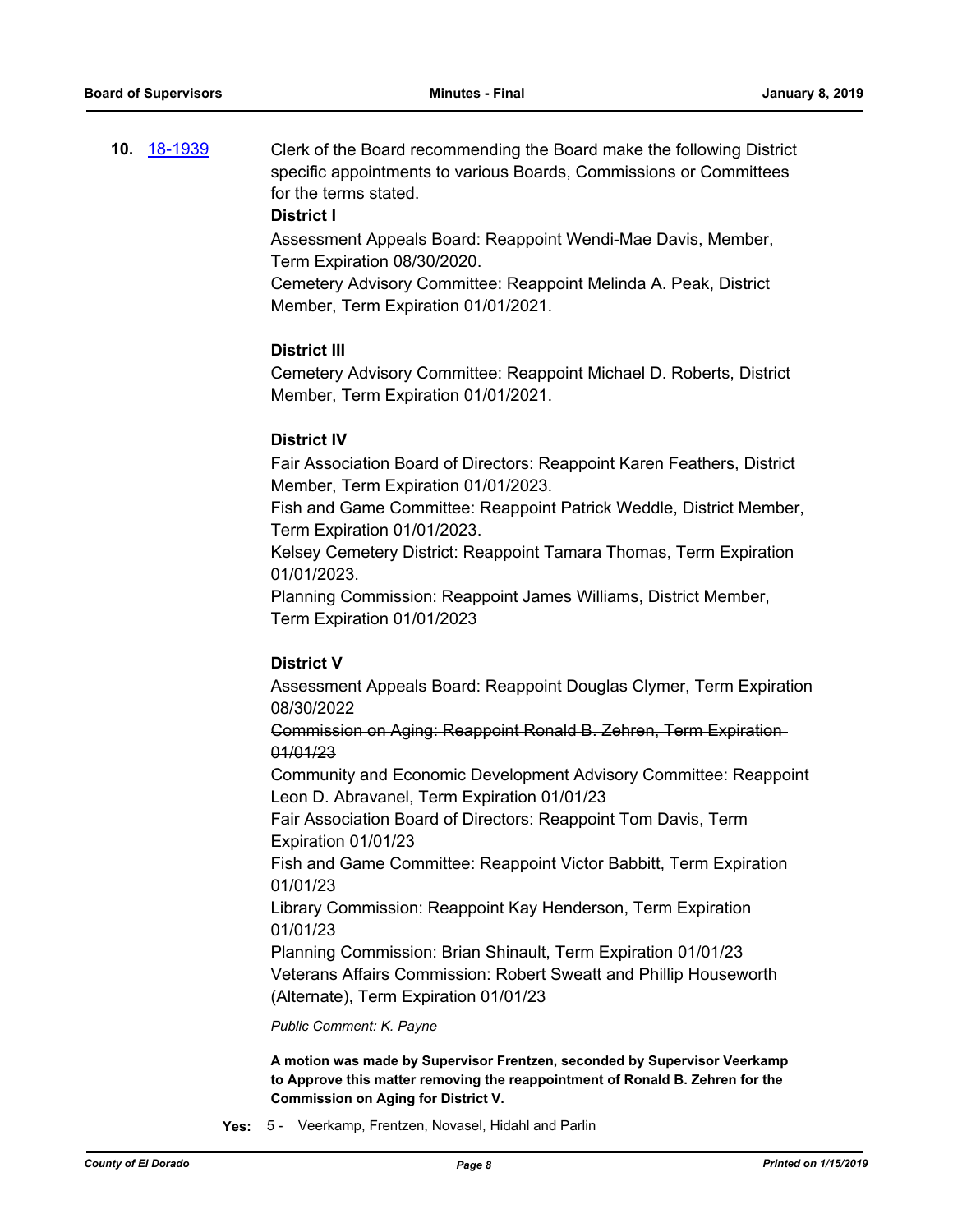**11.** [18-1961](http://eldorado.legistar.com/gateway.aspx?m=l&id=/matter.aspx?key=25311) Clerk of the Board recommending the Board make the following **Non-District specific** appointments to various Boards, Commissions or Committees for the terms stated.

#### **Agricultural Commission**

Reappoint Chuck Bacchi, Livestock Industry Representative, Term Expiration 1/1/2023.

Reappoint Ron Mansfield, Fruit/Nut Representative, Term Expiration 1/1/2023.

## **Behavioral Health Commission**

Appoint Karis Holman, Member, Term Expiration, 1/1/2022. Appoint Debra Thornburgh, Member, Term Expiration 1/1/2022.

#### **Board of Appeals**

Reappoint Bill Carey, Community At Large, Term Expiration 1/1/2022. Reappoint James (JR) Rahrick, Engineer, Term Expiration 1/1/2022.

## **Civil Service Commission**

Reappoint Kenneth E. Cater, Member, Term Expiration 1/1/2023. Reappoint Edward I. Miller, Member, Term Expiration 1/1/2023.

#### **Clean Tahoe Community Task Force**

Reappoint Peter Spellman, Member, Term Expiration 1/1/2021

## **Commission on Aging**

Reappoint Roberta Rimbault, Member At Large, Term Expiration, 1/1/2021.

#### **Diamond Springs and El Dorado Community Advisory Committee**

Reappoint Bob Smart, Member, Term Expiration 1/1/2022. Reappoint Erik Peterson, Member, Term Expiration 1/1/2022. (Not seeking reappointment)

#### **El Dorado County Child Abuse Prevention Council**

Reappoint Kevin Monsma, Community Based Organization, Term Expiration 1/1/2021. Reappoint Kevin Brown, Community Representative, Term Expiration 1/1/2021.

Reappoint Kim Nida, Criminal Justice Organization, Term Expiration 1/1/2021.

Reappoint David Ashby, Heath and Mental Health Provider, Term Expiration 1/1/2021.

Reappoint Patrick M. Klein, Health and Mental Health Provider, Term Expiration 1/1/2021.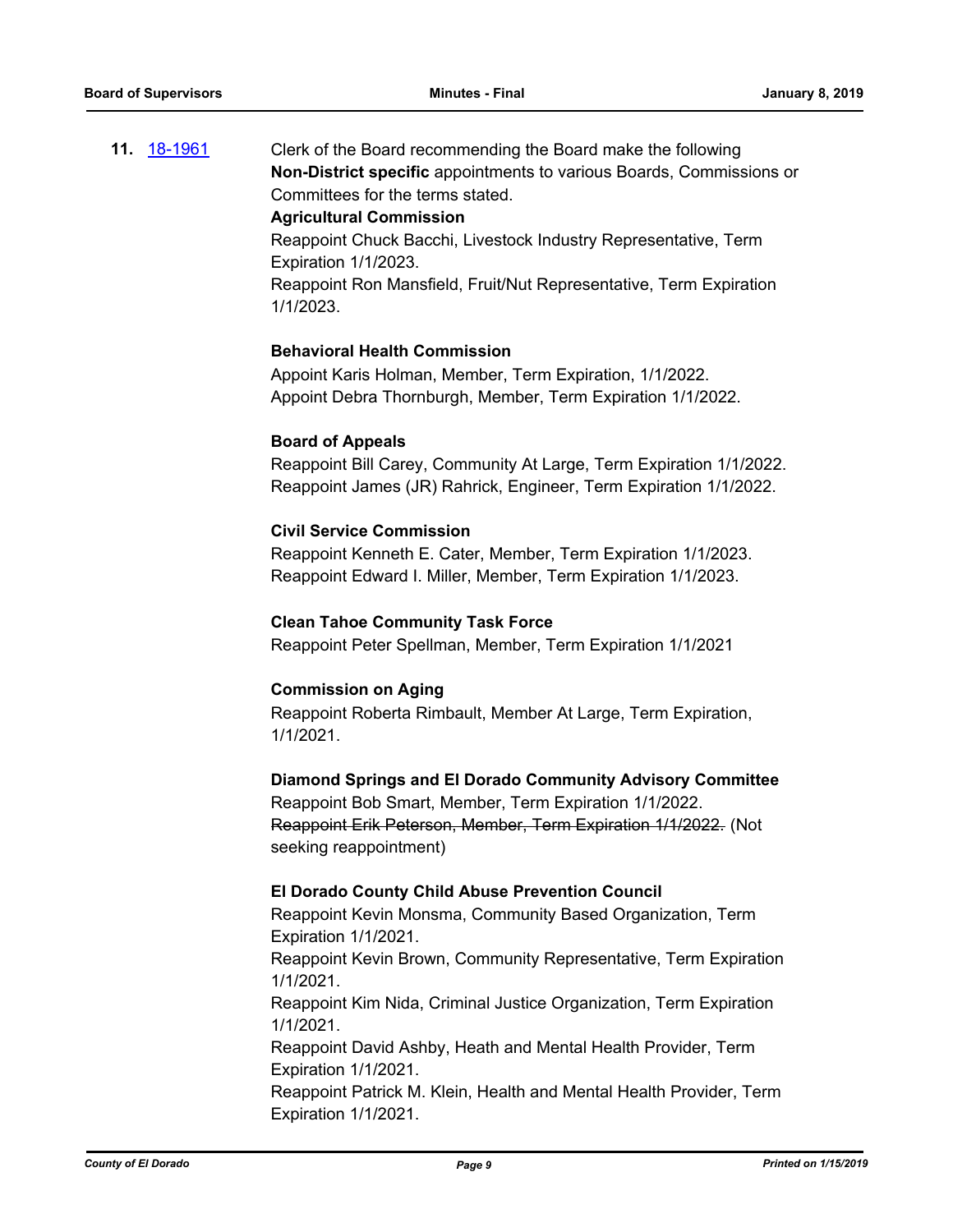Reappoint Michael Ungeheuer, Heath and Mental Health Provider, Term Expiration 1/1/2021.

Reappoint Tanya Walker, Parent/Primary Caregiver Representative, Term Expiration 1/1/2021.

## **El Dorado Solid Waste Advisory Committee**

Reappoint Pierre F. Rivas, Member, City of Placerville, Term Expiration 1/1/2024.

Appoint Rich Vahl, Member, El Dorado Disposal, Term Expiration 1/1/2023.

Appoint Jill Ritzman, Member, Cameron Park Community Services District, Term Expiration 1/1/2023.

Appoint Mike Grasslel, Alternate, Cameron Park Community Services District, Term Expiration 1/1/2024.

Appoint Tauni Fessler, El Dorado Hills Community Services District, Term Expiration 1/1/2024.

Appoint Michael Cottrell, Alternate, El Dorado Hills Community Services District, Term Expiration 1/1/2024.

Reappoint Randy Carlson, Member, City of South Lake Tahoe, Term Expiration 1/1/2023.

Reappoint Andra Burnam, Alternate, City of South Lake Tahoe, Term Expiration 1/1/2023.

## **Happy Homestead Cemetery District**

Reappoint Charles Knowlton, Member, Term Expiration 1/1/2023. Reappoint Fredric A. Mercado, Member, Term Expiration 1/1/2023. Reappoint Ronald B. Zehren, Member, Term Expiration 1/1/2023.

## **In-Home Supportive Services (IHSS) Advisory Committee**

Appoint Kew Horton, Consumer Representative, Term Expiration 1/1/2021.

#### **River Management Advisory Committee**

Reappoint Nathan J. Rangel, Outfitter, Term Expiration 2/9/2023.

#### **Rural Counties Environmental Services Joint Powers Authority**

Reappoint Greg Stanton, Alternate Delegate-Solid Waste Authority, Term Expiration 1/1/2020.

*Public Comment: K. Payne, F. DuChamp, S. Taylor, M. Lane, N. Rangel*

**A motion was made by Supervisor Veerkamp, seconded by Supervisor Frentzen to Approve this matter including the removal of the reappointment of Erik Peterson from the Diamond Springs and El Dorado Community Advisory Committee**

**Yes:** 5 - Veerkamp, Frentzen, Novasel, Hidahl and Parlin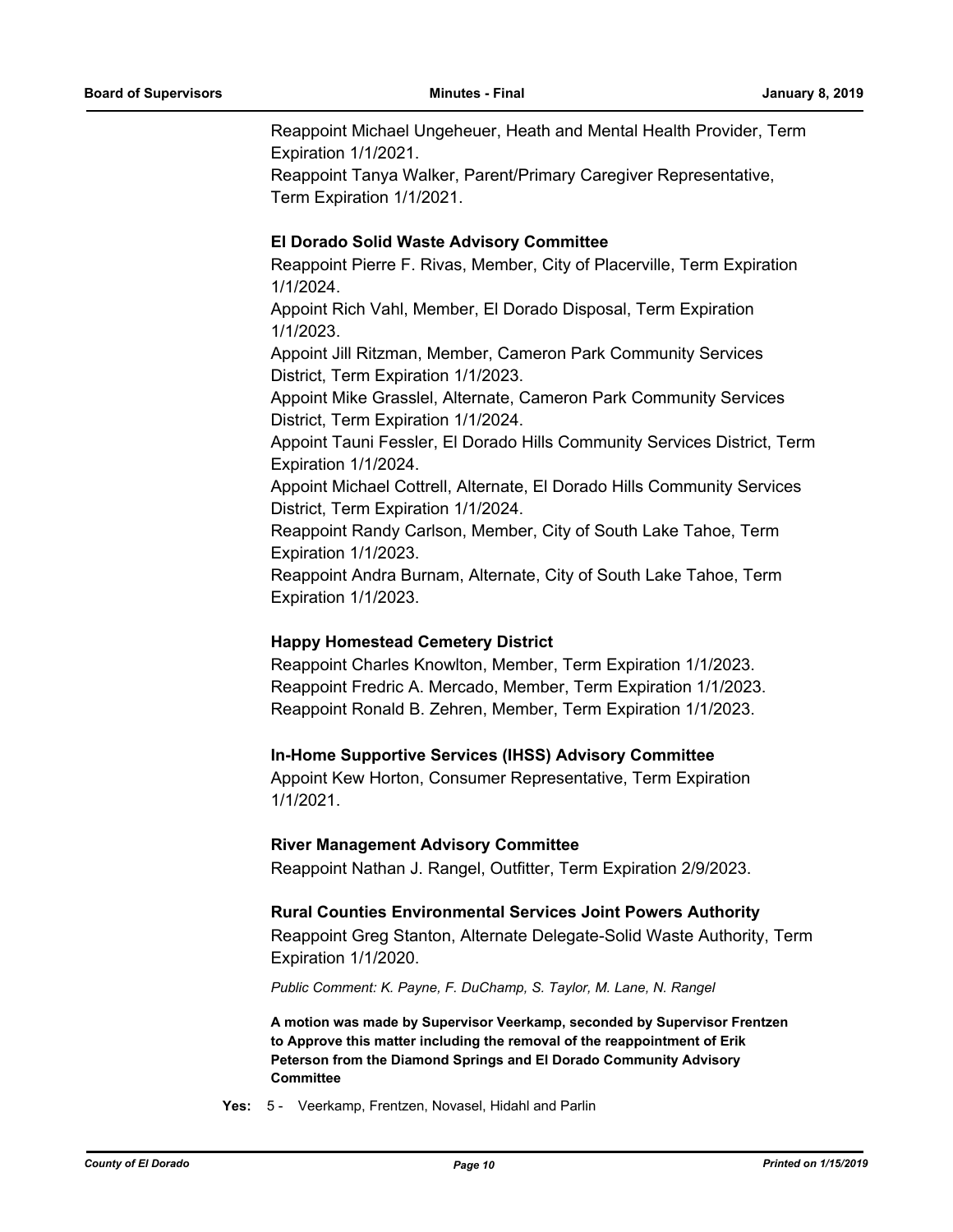**12.** [18-1909](http://eldorado.legistar.com/gateway.aspx?m=l&id=/matter.aspx?key=25259) County Counsel recommending the Board authorize the continuation of the current Perpetual Agreement, Contract 485 (previous Agreement 252-S1611) with WebQA, which provides a central, web-based platform to capture and track responses to Public Records Act requests, for the 2019 calendar year, pursuant to the requirement of El Dorado County Policy C-17, Procurement Policy.

#### **FUNDING:** General Fund

**This matter was Approved on the Consent Calendar.**

**13.** [19-0007](http://eldorado.legistar.com/gateway.aspx?m=l&id=/matter.aspx?key=25328) Human Resources Department recommending the Board: 1) Adopt and authorize the Chair to sign the negotiated Letter of Agreement (LOA) to the Memorandum of Understanding (MOU) between the County of El Dorado (County) and El Dorado County Law Enforcement Management Association (EDCLEMA) representing the Law Enforcement Sworn Management (SM) bargaining unit; and 2) Direct the Human Resources Department and the Auditor-Controller's Office to administer and implement the LOA provisions.

#### **FUNDING:** N/A

**This matter was Approved on the Consent Calendar.**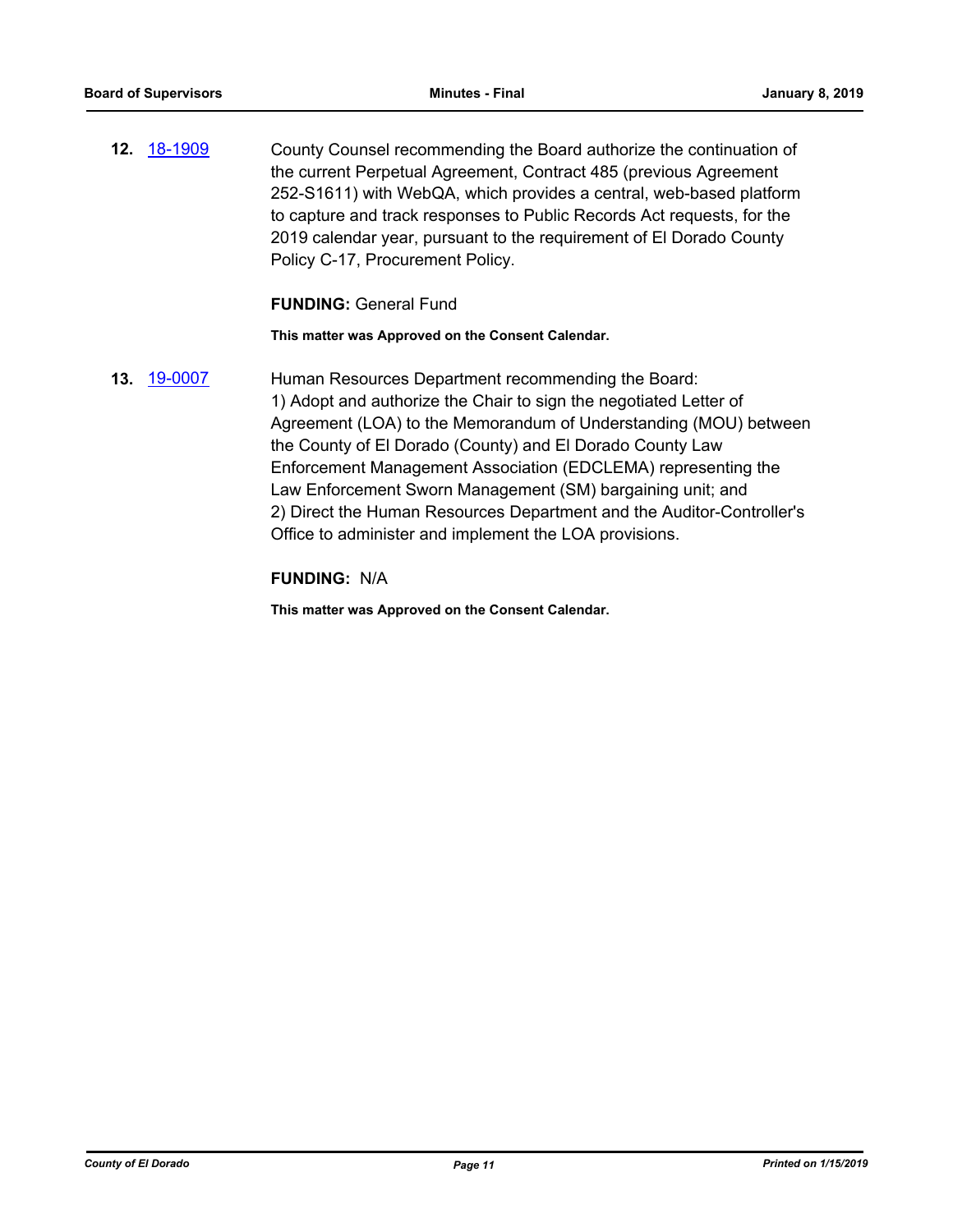#### **HEALTH AND HUMAN SERVICES - CONSENT ITEMS**

**14.** [18-1758](http://eldorado.legistar.com/gateway.aspx?m=l&id=/matter.aspx?key=25109) Health and Human Services Agency (HHSA) recommending the Board adopt and authorize the Chair to sign Resolution **001-2019**, amending the Authorized Personnel Allocation Resolution (132-2018), thereby deleting 0.55 Full Time Equivalent (FTE) Health Program Specialist and adding 0.5 FTE Health Education Coordinator.

> **FUNDING:** State Funds: Proposition 99 Tobacco Use Prevention Program (TUPP) funds, and 1991 Realignment.

> **Resolution 001-2019 was Adopted upon Approval of the Consent Calendar.**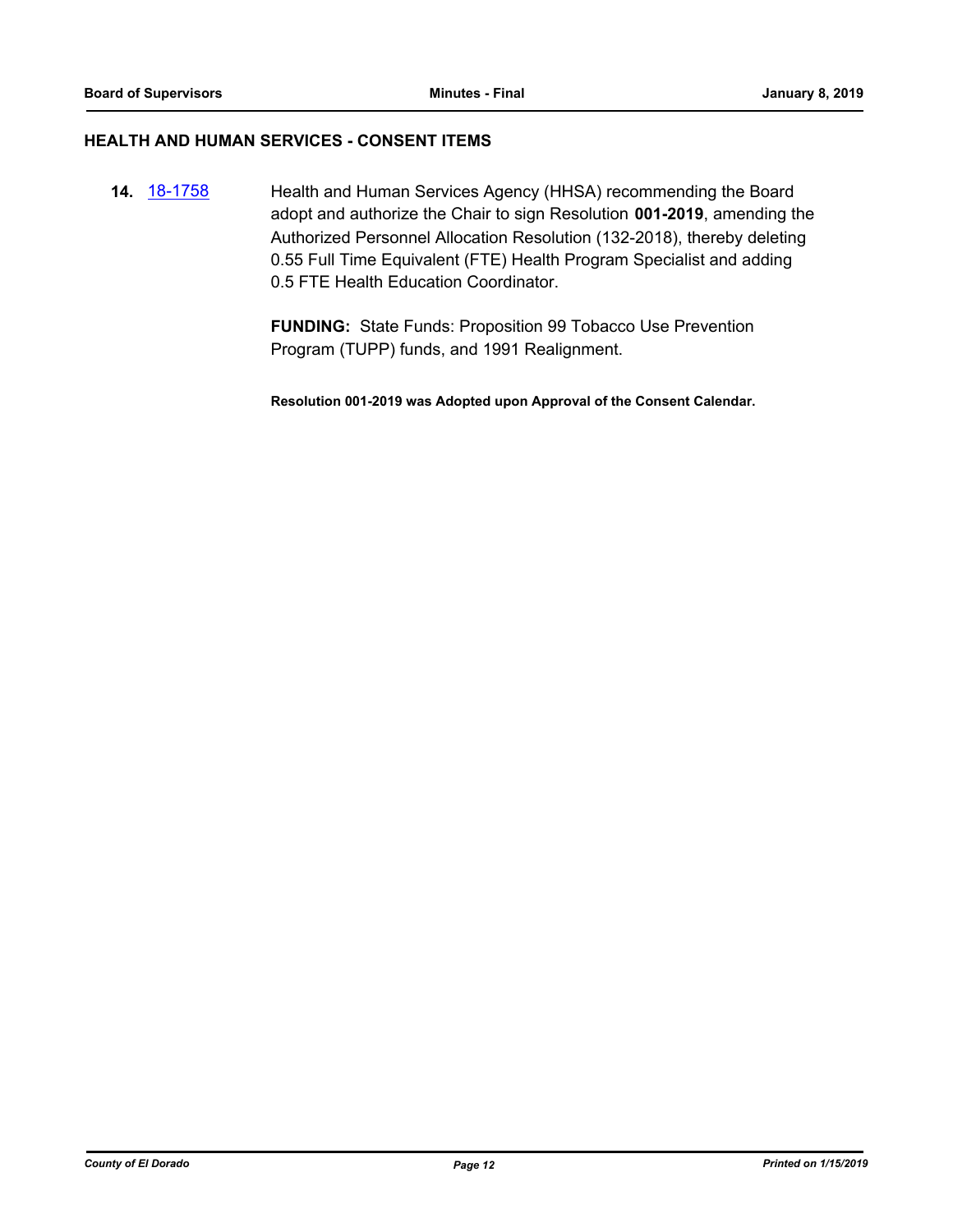#### **LAND USE AND DEVELOPMENT - CONSENT ITEMS**

**15.** [18-1525](http://eldorado.legistar.com/gateway.aspx?m=l&id=/matter.aspx?key=24876) Department of Transportation, recommending the Board consider the following:

> 1) Approve and authorize the Chair to sign the Notice of Acceptance with MKD Construction, Inc., for the Lakeview Drive Road Repair Project, Contract PW 18-31215, CIP 78722, Contract 2752; and 2) Approve and authorize the Clerk of the Board to release the Payment and Performance Bonds to the Surety upon notification from the Department of Transportation, after the one-year guarantee period.

**FUNDING:** Local and state discretionary funding initially (100%), with Department of Transportation staff working with the Federal Emergency Management Agency (FEMA) and the California Office of Emergency Services to obtain reimbursement of up to 93.75% (Local, State, and Federal).

**This matter was Approved on the Consent Calendar.**

**16.** [18-1707](http://eldorado.legistar.com/gateway.aspx?m=l&id=/matter.aspx?key=25058) Department of Transportation recommending the Board: 1) Make findings in accordance with Section 3.13.030 of the County Ordinance that it is more economical and feasible to engage an independent contractor for on-call materials testing services; and 2) Approve and authorize the Chair to sign Agreement for Services 3498 with Geocon Consultants, Inc. to provide on-call materials testing services in the not-to-exceed amount of \$110,000 for a period beginning upon execution and expiring three years thereafter.

> **FUNDING:** Various funding sources as detailed in the Department of Transportation's Capital Improvement Program, including federal, state, and local funding.

**This matter was Approved on the Consent Calendar.**

**17.** [18-1867](http://eldorado.legistar.com/gateway.aspx?m=l&id=/matter.aspx?key=25217) Department of Transportation recommending the Board approve and authorize the Chair to sign Agreement 3588 for Sale of Mitigation Credits with Westervelt Ecological Services, LLC, as owner of the Cosumnes Floodplain Mitigation Bank, for the sale of 0.66 in Riparian Habitat credits to the County of El Dorado for a total purchase price of \$56,100, as necessary mitigation for the construction of the Greenstone Road at Slate Creek - Bridge Replacement Project, CIP 77137/36105019.

> **FUNDING:** Highway Bridge Program (99% Federal), RSTP Exchange Funds (1% State).

**This matter was Approved on the Consent Calendar.**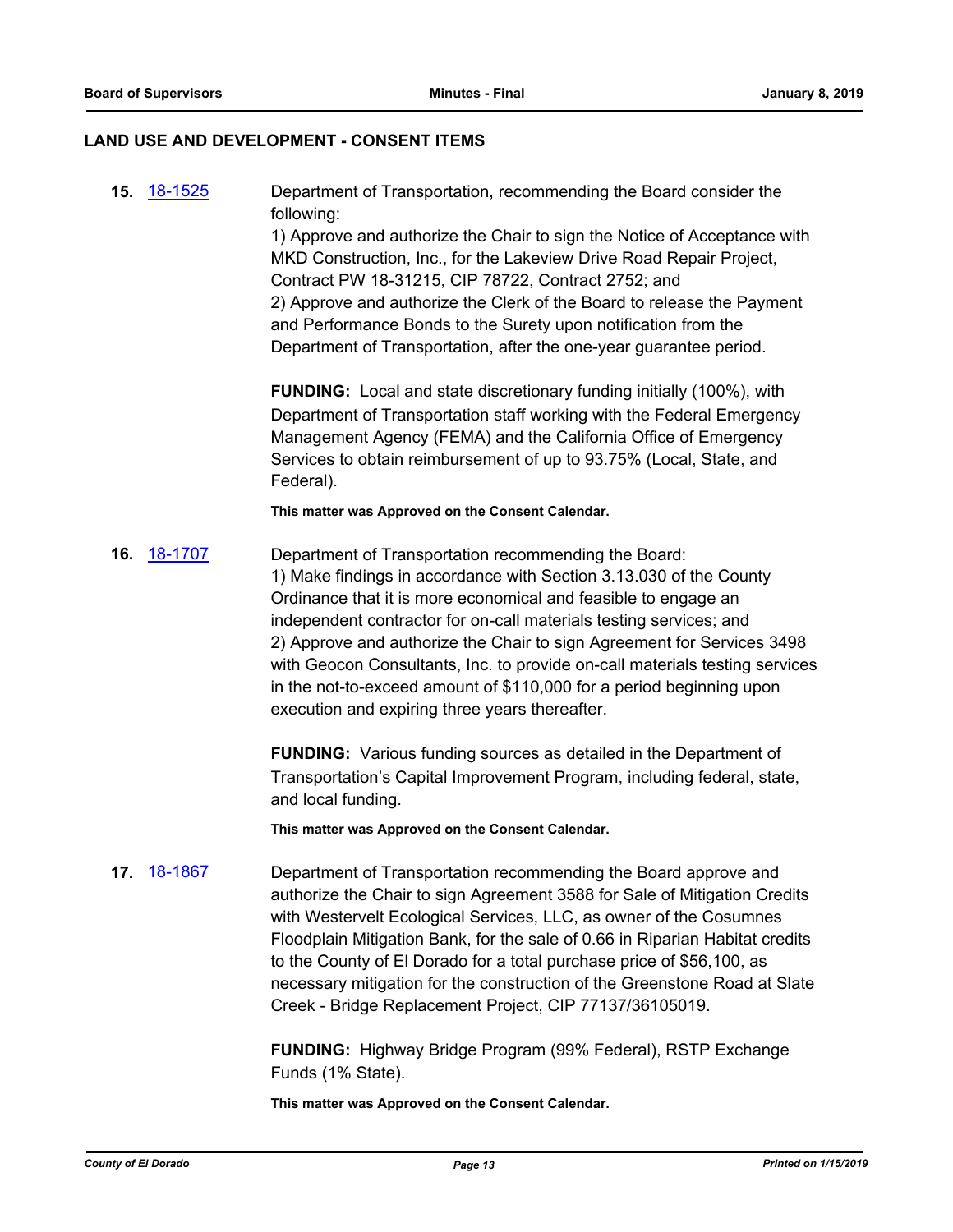**18.** [18-1919](http://eldorado.legistar.com/gateway.aspx?m=l&id=/matter.aspx?key=25269) Department of Transportation recommending the Board adopt and authorize the Chair to sign Resolution **002-2019** approving the performance period extension of Subdivision Improvement Agreements for projects referenced in the Resolution, which is attachment B, for one year from the current performance date if the project improvements are not completed by said date.

#### **FUNDING:** N/A

#### **Resolution 002-2019 was Adoped upon Approval of the Consent Calendar.**

**19.** [18-1825](http://eldorado.legistar.com/gateway.aspx?m=l&id=/matter.aspx?key=25176) Surveyor's Office recommending the Board:

1) Approve and authorize the Chair to acknowledge and accept a Grant Deed, in fee title, a portion of 331-131-05 and a portion of 331-131-06, in order to provide benefit to the El Dorado Townsite Cemetery; 2) Authorize the Chair to sign a *Certificate of Acceptance of Real Property* and to record the Grant Deed with the *Consent* attached. Authorization for recording said Offer is pursuant to Government Code Section 7050 and;

3) Direct the County Surveyor to record a clear Certificate of Compliance for the portions of the subject parcels remaining after Grant Deed records.

#### **FUNDING:** N/A

**This matter was Approved on the Consent Calendar.**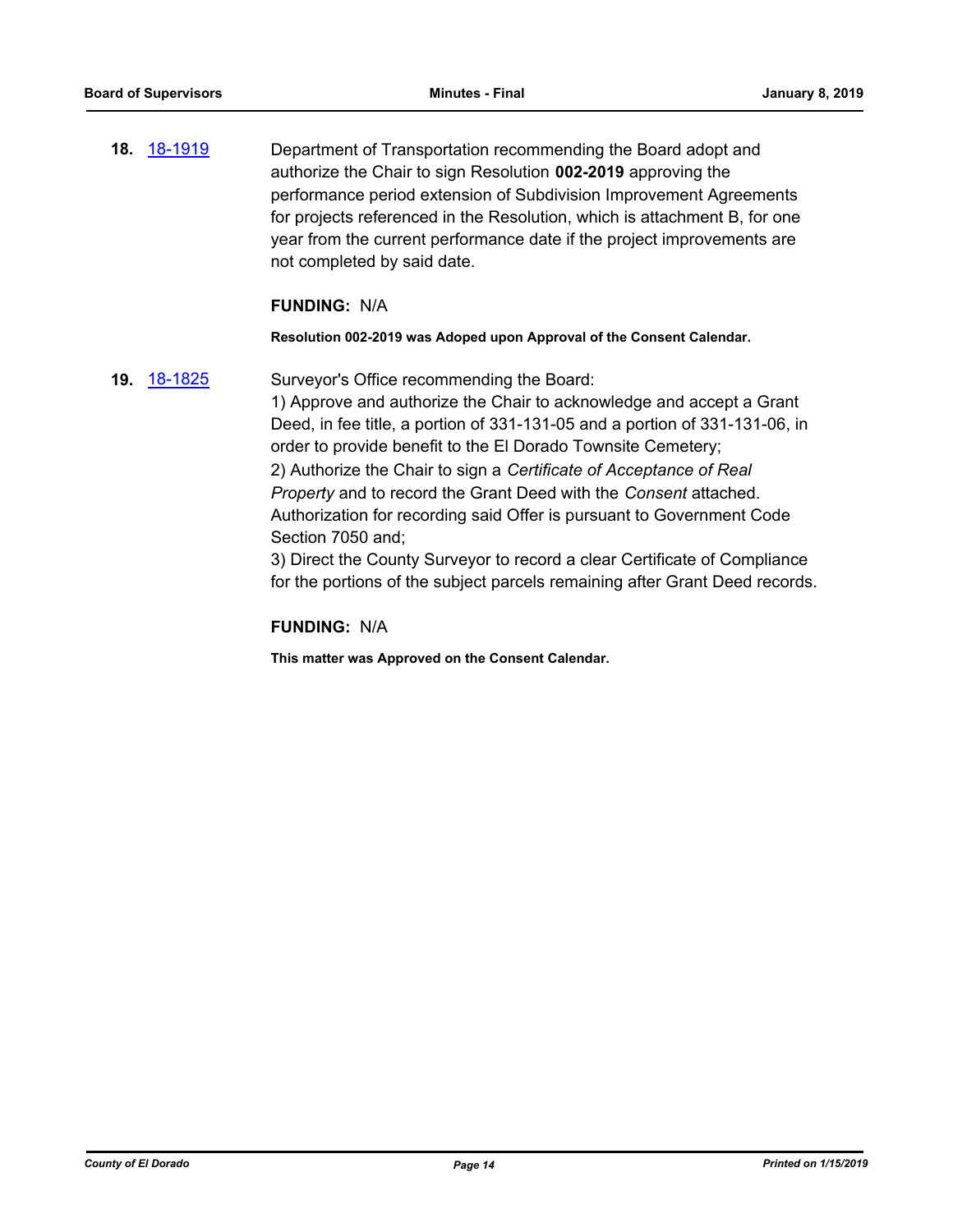#### **LAW AND JUSTICE - CONSENT ITEMS**

**20.** [18-1666](http://eldorado.legistar.com/gateway.aspx?m=l&id=/matter.aspx?key=25017) District Attorney recommending the Board:

1) Accept a grant from the Governor's Office of Emergency Services for the Victim Witness Assistance Program in the amount of \$481,190 for the period of October 1, 2018 - September 30, 2019, based on the received Letter of Intent;

2) Approve and authorize the Chair to sign the Certification of Assurance of Compliance;

3) Authorize the District Attorney to execute the Grant Award Agreement and required documents, including any extensions or amendments thereof which would not increase net county cost;

4) Approve and authorize the Chair to sign a budget transfer increasing revenue and expense appropriations within the District Attorney's Office operating budget by \$92,135 for estimated grant revenue to be received in Fiscal Year 2018/19 (4/5 vote required);

5) Approve the addition of a vehicle to the District Attorney's Fiscal Year 2018/19 Fixed Asset List; and

6) Adopt and authorize the Chair to sign Personnel Allocation Resolution **003-2019**, thereby amending the current authorized personnel allocation to include a 1.0 Limited-Term, full-time equivalent Victim/Witness Program Coordinator for the period January 8, 2019 - September 30, 2019, or as long as funding lasts.

**FUNDING:** California Governor's Office of Emergency Services Victims of Crime Act Fund

**This matter was Approved and Resolution 003-2019 was Adopted upon Approval of Consent Calendar.**

**21.** [19-0005](http://eldorado.legistar.com/gateway.aspx?m=l&id=/matter.aspx?key=25326) Sheriff's Office recommending that the Board approve and authorize the Chair to sign and execute Reimbursement Agreement 3516 between the County and El Dorado Irrigation District (EID) for reimbursement of funds in the amount of \$9,800 for the grant performance period that ends May 31, 2020 from the Fiscal Year 2017 Homeland Security Grant to update the EID's Emergency Operations Plan (EOP).

**FUNDING:** Fiscal Year 2017 Homeland Security Grant

**This matter was Approved on the Consent Calendar.**

## **END CONSENT CALENDAR**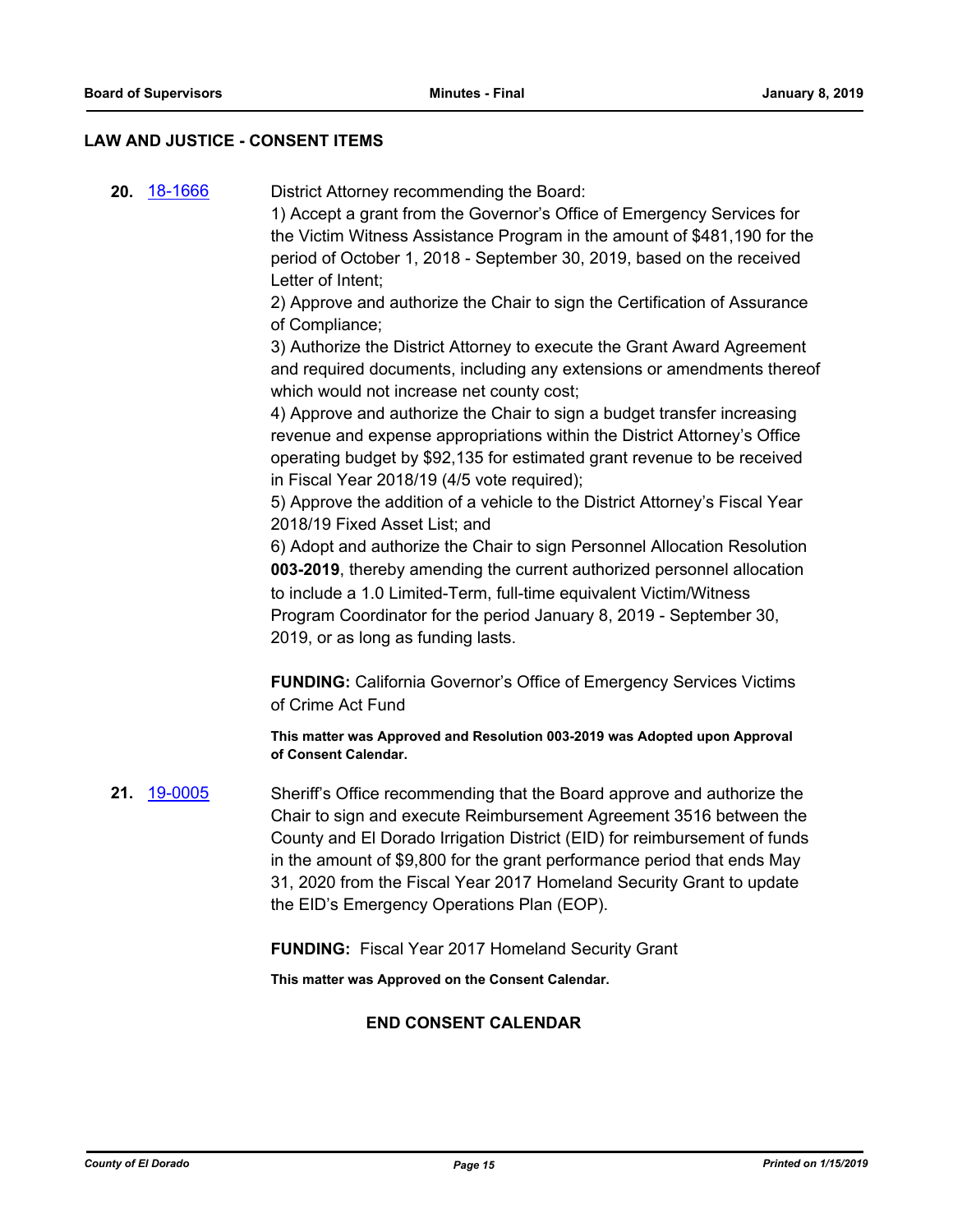#### **DEPARTMENT MATTERS (Items in the category may be called at any time)**

**22.** [18-1968](http://eldorado.legistar.com/gateway.aspx?m=l&id=/matter.aspx?key=25318) Director of Human Resources recommending the Board approve and authorize the Chair to sign the Memorandum of Agreement appointing Don Semon to the position of Director, Health and Human Services Agency, effective February 2, 2019, at step 4 of the salary range (annual salary of \$184,433.60), and severance compensation equal to six (6) months' base salary unless terminated for cause. (Est. Time: 5 Min.)

## **FUNDING**: General Fund.

*Public Coment: P. Charles-Heathers*

#### **A motion was made by Supervisor Veerkmap, seconded by Supervisor Frentzen to Approve this matter.**

- **Yes:** 5 Veerkamp, Frentzen, Novasel, Hidahl and Parlin
- **23.** [18-1969](http://eldorado.legistar.com/gateway.aspx?m=l&id=/matter.aspx?key=25319) Director of Human Resources recommending the Board appoint Bill O'Neill to the position of Registrar of Voters, effective January 9, 2019, at step 5 of the salary range (annual salary of \$123,489.60). (Est. Time: 5 Min.)

## **FUNDING**: General Fund.

**A motion was made by Supervisor Hidahl, seconded by Supervisor Veerkamp to Approve this matter.**

- **Yes:** 5 Veerkamp, Frentzen, Novasel, Hidahl and Parlin
- **24.** [19-0002](http://eldorado.legistar.com/gateway.aspx?m=l&id=/matter.aspx?key=25323) Health and Human Services Agency recommending the Board: 1) Approve the Introduction (First Reading) of Ordinance **5098**, repealing and replacing El Dorado County Ordinance 4188, Article VIII - "Veterans Affairs Commission" Sections 2.20.510 - 2.20.570, to reflect current practices of the Veterans Affairs Commission which was established in 1991; and

2) Waive full reading, Clerk of the Board to read by title only, and continue this matter to January 15, 2019 for Final Passage (Second Reading). (5 mins)

## **FUNDING:** N/A

**A motion was made by Supervisor Veerkamp, seconded by Supervisor Frentzen to Approve the Introduction (First Reading) of Ordinance 5098 and Continue Ordinance 5098 to January 15, 2019 for Final Passage (Second Reading).**

**Yes:** 5 - Veerkamp, Frentzen, Novasel, Hidahl and Parlin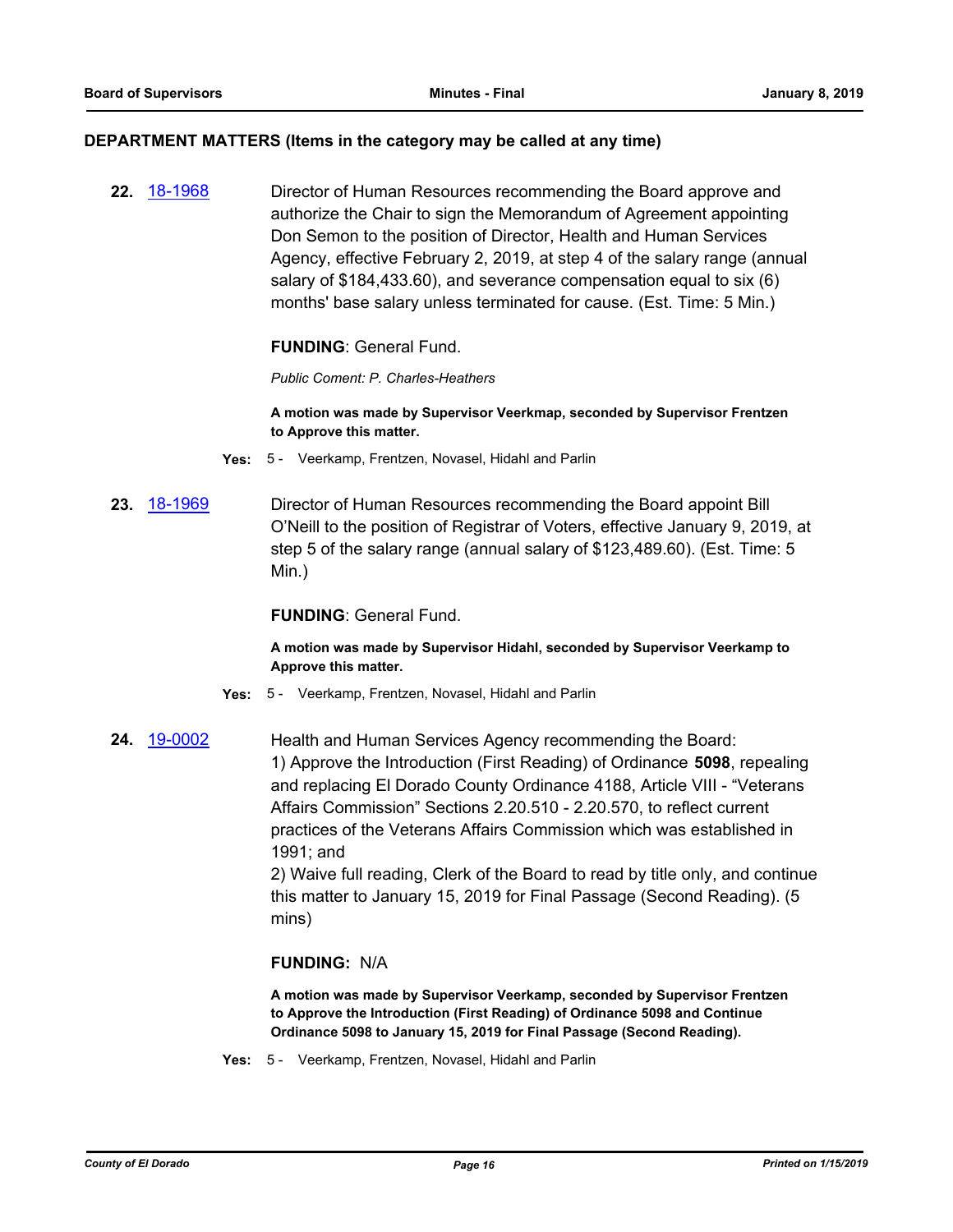**25.** [18-1887](http://eldorado.legistar.com/gateway.aspx?m=l&id=/matter.aspx?key=25237) Health and Human Services Agency recommending the Board: 1) Approve and authorize the Chair to sign Agreement for Services 3537 with Adolescence's Last Resort, doing business as The Last Resort, for the provision of residential substance abuse treatment services for adolescents, in the amount of \$150,000, with a three (3) year term retroactive to July 1, 2018 through June 30, 2021; 2) Make findings in accordance with County Ordinance 3.13.030 that it is more economical and feasible to contract with The Last Resort for services provided under this Agreement 3537 because the County has neither the staff nor facilities to perform said services; and 3) Authorize the Purchasing Agent, or designee, to execute further documents relating to Agreement for Services 3537, including amendments which do not increase the maximum dollar amount or term of the Agreement, and contingent upon approval by County Counsel and Risk Management. (Est. Time: 10 min.)

**FUNDING:** Estimated at 28% Federal and 72% State (Realignment).

*Public Comment: K. Payne, S. Taylor*

**A motion was made by Supervisor Veerkamp, seconded by Supervisor Hidahl to Approve items 1 and 3 of this matter. Supervisor Frentzen registered a No vote on these items as the Agreement is retroactive.**

- **Yes:** 4 Veerkamp, Novasel, Hidahl and Parlin
- **Noes:** 1 Frentzen

**A motion was made by Supervisor Hidahl, seconded by Supervisor Frentzen to Approve item 2 of this matter.**

- **Yes:** 5 Veerkamp, Frentzen, Novasel, Hidahl and Parlin
- **26.** [19-0025](http://eldorado.legistar.com/gateway.aspx?m=l&id=/matter.aspx?key=25346) The Planning and Building Department, in coordination with the Chief Administrative Office, recommending the Board create a new Ad Hoc Commercial Cannabis Committee and choose two members of the Board of Supervisors to sit on the ad hoc committee. (Est. Time: 5 Min.)

*Public Comment: K. Payne, S. Taylor, B. McLettuce, T. Kayes, F. DuChamp, M. Lane*

 **A motion was made by Supervisor Frentzen, seconded by Supervisor Veerkamp to Approve this matter and appoint Supervisors Novasel and Hidahl to the Ad Hoc Commercial Cannabis Committee.**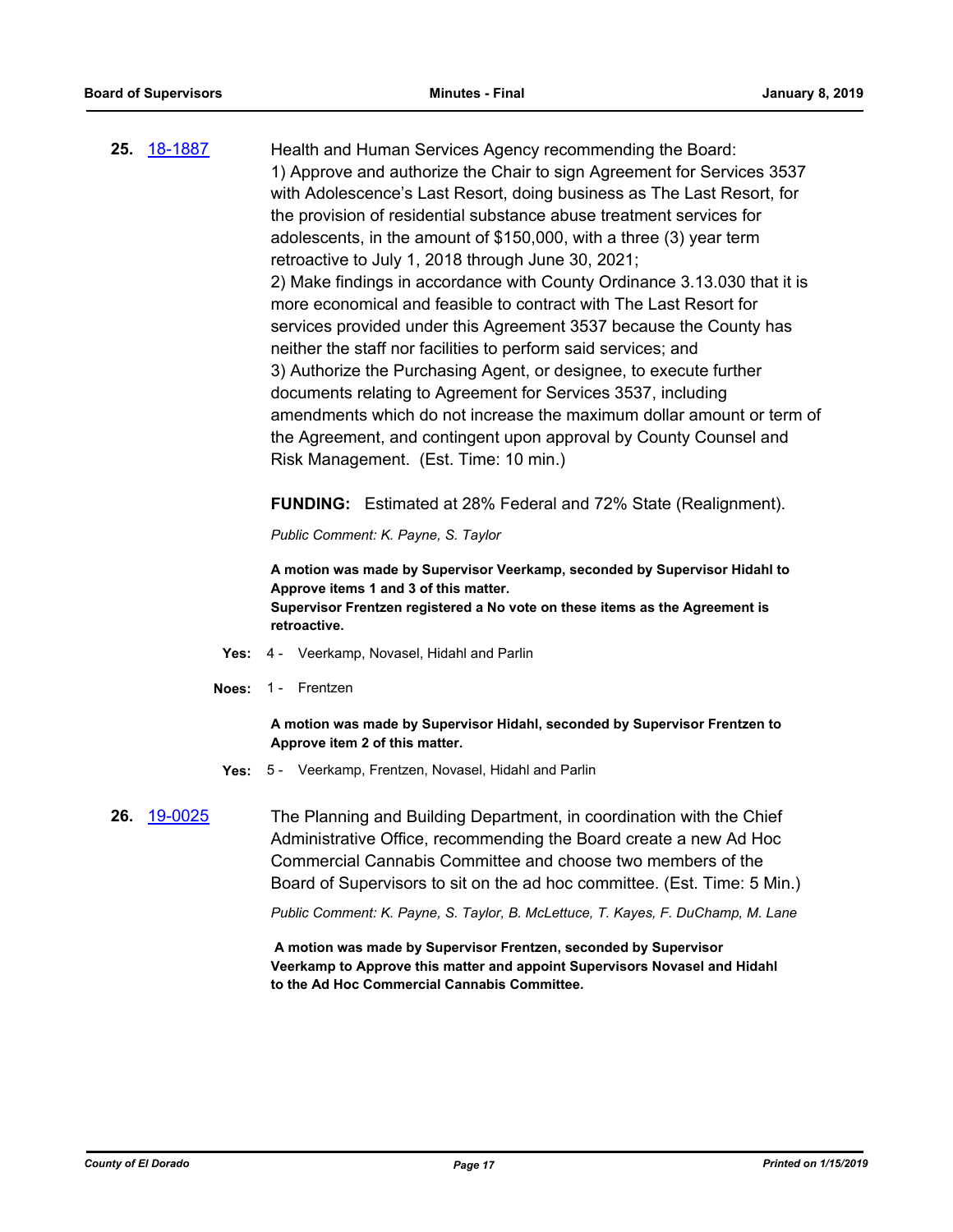**27.** [18-1934](http://eldorado.legistar.com/gateway.aspx?m=l&id=/matter.aspx?key=25284) Clerk of the Board recommending the Board make Board Member appointments to various Boards, Commissions, and Committees for 2019: (Est. Time: 20 Min.)

#### **Abandoned Vehicle Abatement Service JPA**

Appoint one (1) Member (Current: Supervisor Hidahl, since 2017) Appoint one (1) Alternate (Current: Supervisor Veerkamp, since 2013)

#### **Behavioral Health Commission**

Appoint one (1) Member (Current: Supervisor Hidahl, since 2018)

#### **California Identification Random Access Network**

Appoint one (1) Member (Current: Supervisor Hidahl, since 2017)

#### **California State Association of Counties**

Appoint one (1) Member (Current: Supervisor Novasel, since 2017) Appoint one (1) Alternate (Current: Supervisor Hidahl, since 2017)

#### **Capital Southeast Connector Joint Powers Authority**

Appoint one (1) Member (Current: Supervisor Hidahl, since 2017) Appoint one (1) Alternate (Current: Supervisor Veerkamp, since 2013)

#### **Cemetery Advisory Committee**

Appoint one (1) Member & one (1) Alternate (Current Member: Supervisor Veerkamp, since 2013; Current Alternate: Kathy Witherow, since 2013)

#### **Community Action Council**

Appoint one (1) Member & one (1) Alternate (Current Member: Supervisor Hidahl, since 2017; Current Alternate: Cindy Munt, since 2017) Appoint one (1) Member & one (1) Alternate (Current Member: Supervisor Frentzen, since 2015; Current Alternate: Elaine Gelber, since 2015) Appoint one (1) Member & one (1) Alternate (Current: Member Supervisor Veerkamp, since 2014; Current Alternate: Kathy Witherow, since 2014)

#### **El Dorado County Water Agency**

Appoint one (1) Member (Current: Supervisor Veerkamp, since 2013) Appoint one (1) Member (Current: Supervisor Frentzen, since 2015) Appoint one (1) Member (Previous: Supervisor Ranalli, since 2015)

#### **El Dorado County Youth Commission**

Appoint one (1) BOS Liaison (Current: Supervisor Veerkamp, since 2014)

#### **El Dorado Water and Power Authority**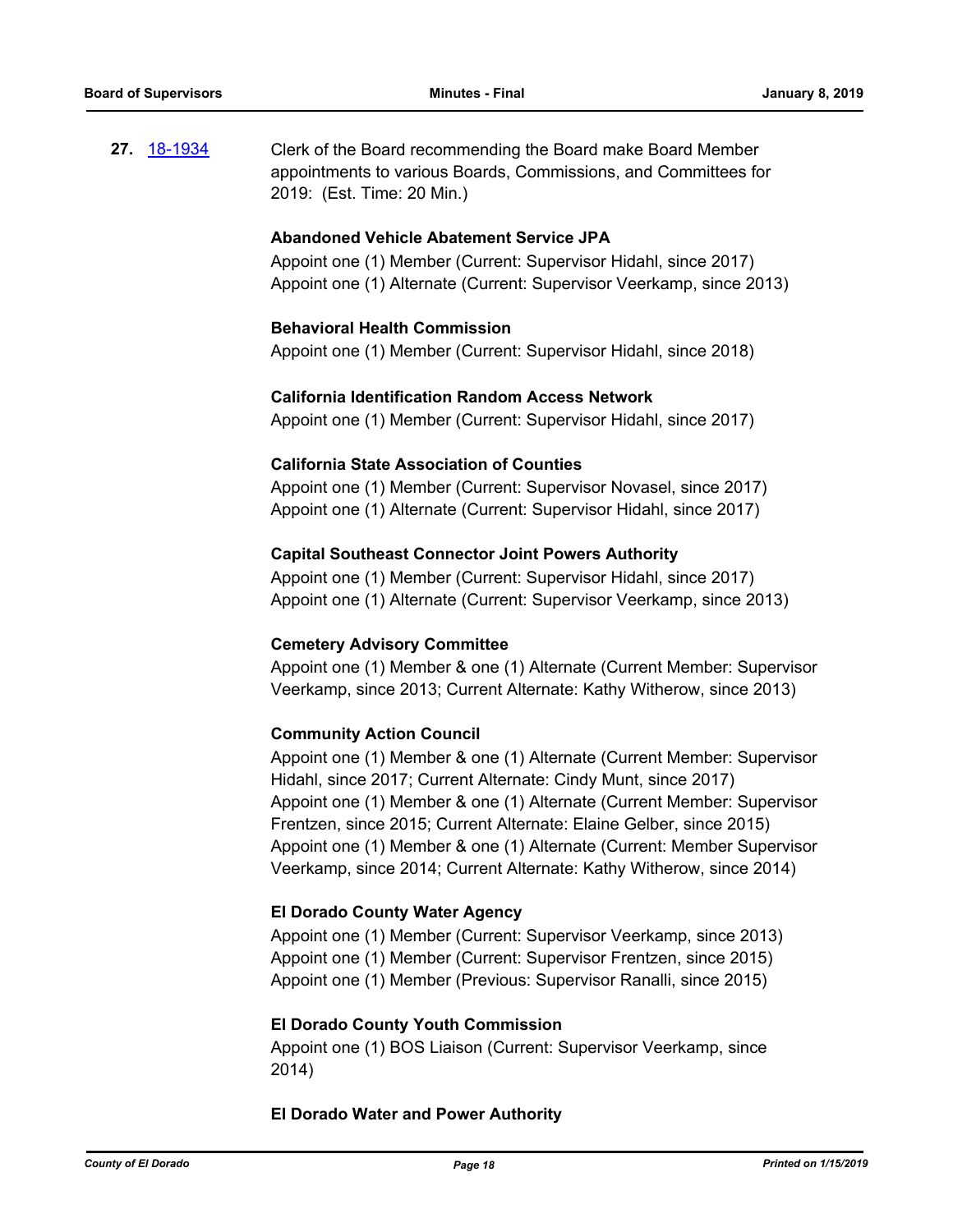Appoint one (1) Director District I (Current: Supervisor Hidahl, since 2017) Appoint one (1) Director District II (Current: Supervisor Frentzen, since 2015)

Appoint one (1) Director District III (Current: Supervisor Veerkamp, since 2013)

Appoint one (1) Director District IV (Previous: Supervisor Ranalli, since 2015)

Appoint one (1) Director District V (Current: Supervisor Novasel, since 2015)

## **Evelyn Horn Scholarship Committee**

Appoint one (1) Member - Chair (Previous: Supervisor Ranalli, since 2018)

Appoint one (1) Member - Vice Chair (Current: Supervisor Novasel, since 2018)

## **First 5 El Dorado Children and Families Commission**

Appoint one (1) Member - (Current: Supervisor Novasel, since 2015)

## **Golden Sierra Job Training Agency**

Appoint one (1) Member (Previous: Supervisor Ranalli, since 2015) Appoint one (1) Alternate (Current: Supervisor Frentzen, since 2015)

## **Golden State Finance Authority (This committee is connected to RCRC. The representative for RCRC needs to be the same for this committee)**

Appoint one (1) Member (Previous: Supervisor Ranalli, since 2015) Appoint one (1) Alternate (Current: Supervisor Frentzen, since 2015)

## **Human Rights Commission**

Appoint one (1) Member (Current: Supervisor Frentzen, since 2018) Appoint one (1) Member (Current: Supervisor Novasel, since 2018)

## I**ndian Gaming Local Community Benefit Committee**

Appoint one (1) Member (Previous: Supervisor Ranalli, since 2016) Appoint one (1) Member (Current: Supervisor Veerkamp, since 2013)

## **Local Agency Formation Commission (LAFCO)**

Appoint one (1) Member (Current: Supervisor Frentzen, since 2015) Appoint one (1) Member (Current: Supervisor Veerkamp, since 2015) Appoint one (1) Alternate (Previous: Supervisor Ranalli, since 2015)

## **Local Enforcement Agency Independent Hearing Panel**

Appoint one (1) Member (Current: Supervisor Hidahl, since 2017)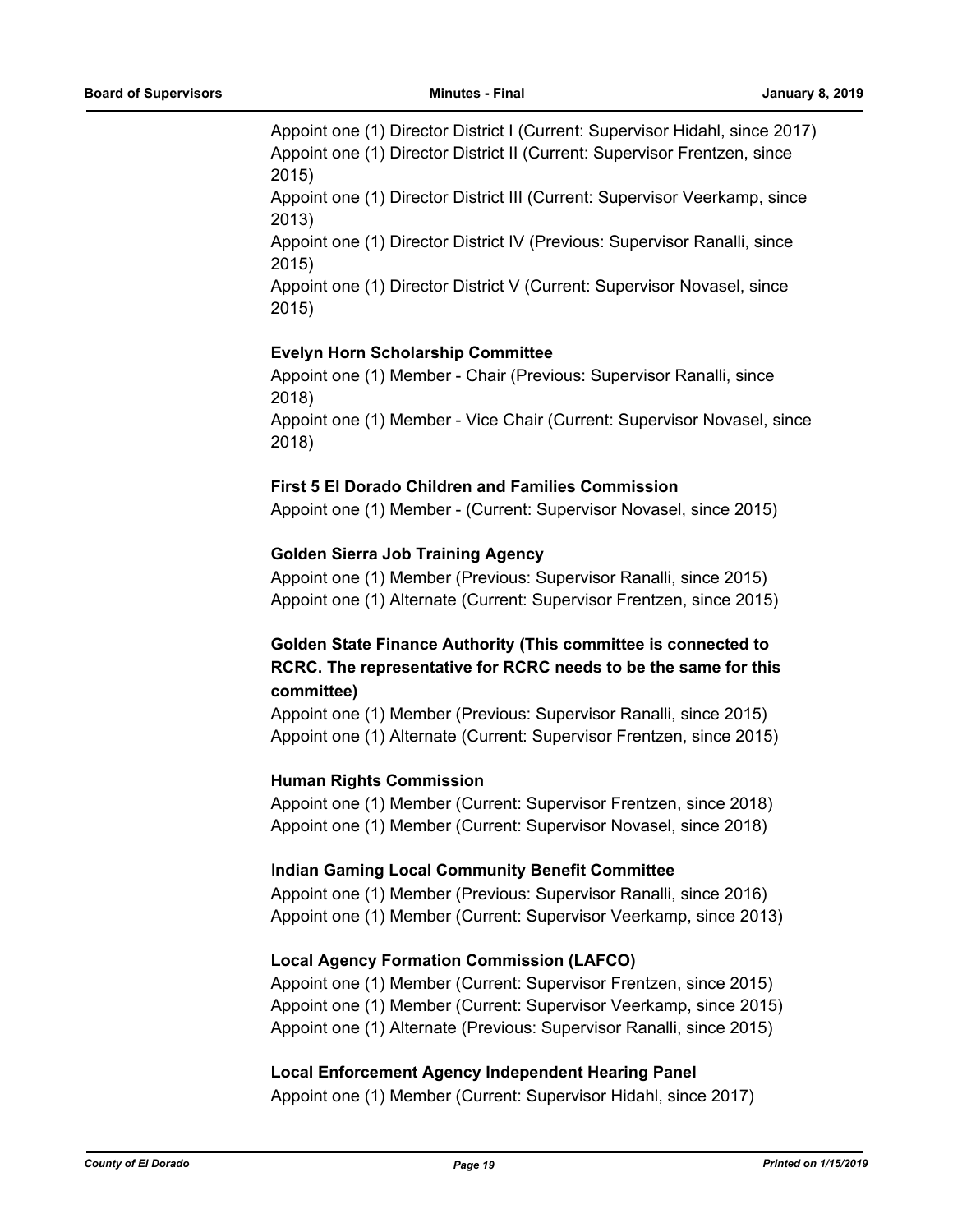## **Mountain Counties Air Basin Control Council**

Appoint one (1) Member (Previous: Supervisor Ranalli, since 2015) Appoint one (1) Alternate (Current: Supervisor Frentzen, since 2015)

## **National Association of Counties (NACo)**

Appoint one (1) Member (Current: Supervisor Hidahl, since 2017) Appoint one (1) Alternate Member (Current: Supervisor Veerkamp, since 2013)

#### **Rural Counties Environmental Services Joint Powers Authority**

Appoint one (1) Member (Previous: Supervisor Ranalli, since 2015)

#### **Rural County Representatives of California (RCRC)**

Appoint one (1) Member (Previous: Supervisor Ranalli, since 2015) Appoint one (1) Alternate Member (Current: Supervisor Frentzen, since 2015)

**Sacramento Area Council of Governments (Directors shall serve at the pleasure of their appointing authority; however, each January appointments to be placed on agenda for Board determination).**  Appoint one (1) Member (Current: Supervisor Veerkamp, since 2013) Appoint one (1) Alternate Member (Current: Supervisor Frentzen, since

2015)

## **Sacramento-Placerville Transportation Corridor Joint Powers Authority**

Appoint one (1) Member (Current: Supervisor Frentzen, since 2015) Appoint one (1) Alternate Member (Current: Supervisor Hidahl, since 2017)

#### **Sierra Nevada Conservancy Board**

Appoint one (1) Member (Previous: Supervisor Ranalli, since 2015) Appoint one (1) Alternate Member (Current: Supervisor Veerkamp, since 2013)

## **South Lake Tahoe Basin Waste Management Authority**

Appoint one (1) Member (Current: Supervisor Novasel, since 2015) Appoint one (1) Alternate Member (Current: Supervisor Veerkamp, since 2014)

## **South Lake Tahoe Recreation Facilities Joint Powers Authority**

Appoint one (1) Member (Current: Supervisor Novasel, since 2015) Appoint one (1) Alternate Member (Current: Supervisor Veerkamp, since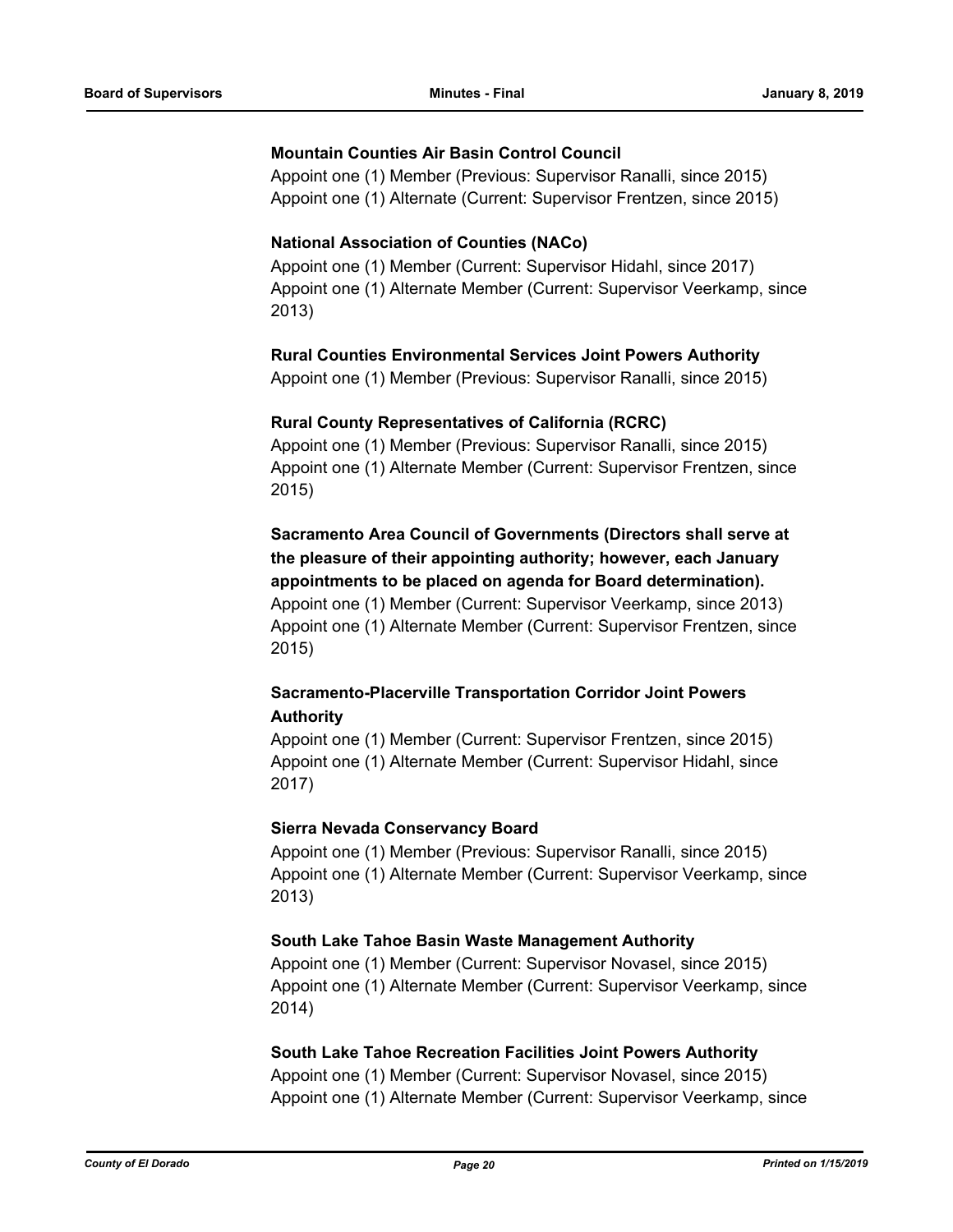#### 2014)

#### **South Tahoe Redevelopment Successor Agency Oversight Board**

Appoint one (1) Member (Current: Supervisor Novasel, since 2016) Appoint one (1) Alternate (Current: Supervisor Veerkamp, since 2016)

#### **Tahoe Conservancy** .

Appoint one (1) Member (Current: Supervisor Novasel, since 2015) Appoint one (1) Alternate Member (Vacant)

#### **Tahoe Regional Planning Agency**

Appoint one (1) Member (Current: Supervisor Novasel, since 2015) Appoint one (1) 1st Alternate Member (Current: Supervisor Veerkamp, since 2014) Appoint one (1) 2nd Alternate Member (Current: Don Ashton, since 2018)

#### **Tahoe Transportation District**

Appoint one (1) Member (Current: Supervisor Novasel, since 2015) Appoint one (1) Alternate Member (Current: Supervisor Veerkamp, since 2017)

#### **Transit Authority**

Appoint one (1) Member (Current: Supervisor Hidahl, since 2017) Appoint one (1) Member (Current: Supervisor Veerkamp, since 2013) Appoint one (1) Member (Current: Supervisor Frentzen, since 2015) Appoint one (1) Alternate (Previous: Supervisor Ranalli, since 2015)

## **Transportation Commission**

Appoint one (1) Commissioner (Current: Supervisor Hidahl, since 2017) Appoint one (1) Commissioner (Current: Supervisor Veerkamp, since 2013)

Appoint one (1) Commissioner (Current: Supervisor Frentzen, since 2015)

Appoint one (1) Commissioner (Previous: Supervisor Ranalli, since 2015)

#### **University of California-Cooperative Extension (UCCE)**

Appoint one (1) Member (Current: Supervisor Veerkamp, since 2013)

*Public Comment: S. Taylor, T. Kayes, K. Guerrero*

**A motion was made by Supervisor Veerkamp, seconded by Supervisor Frentzen to make the following Board Member appointments to various Boards, Commissions and Committees for 2019:**

**Abandoned Vehicle Abatement Service JPA Member Supervisor Hidahl Alternate Supervisor Veerkamp**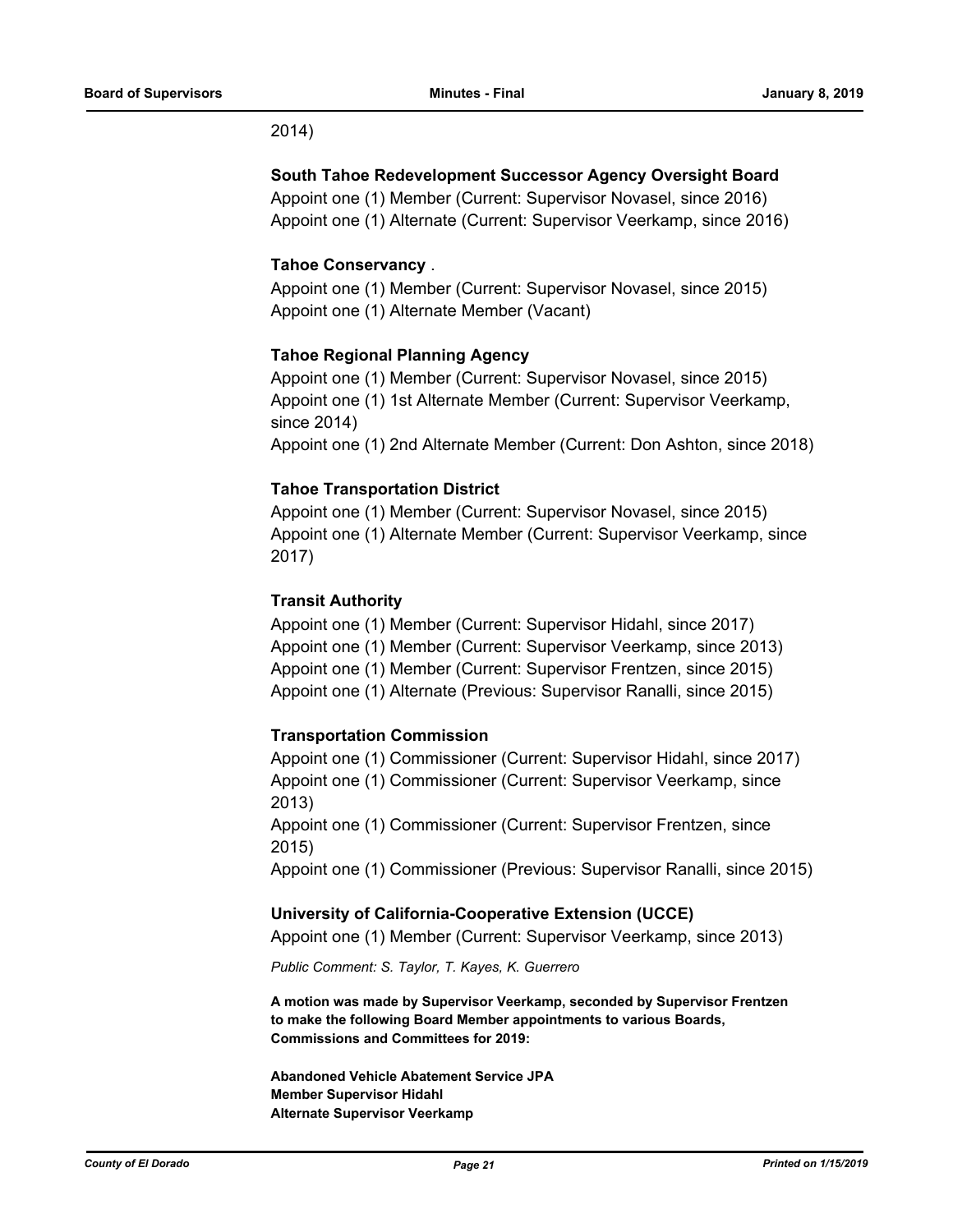**Behavioral Health Commission Member Supervisor Hidahl**

**California Identification Random Access Network Member Supervisor Hidahl**

**California State Association of Counties Member Supervisor Novasel Alternate Supervisor Parlin**

**Capital Southeast Connector Joint Powers Authority Member Supervisor Hidahl Alternate Supervisor Veerkamp**

**Cemetery Advisory Committee Member Supervisor Hidahl Alternate Kathy Witherow**

**Community Action Council Member Supervisor Hidahl; Alternate Cindy Munt Member Supervisor Frentzen; Alternate: Elaine Gelber Member Supervisor Veerkamp; Alternate: Kathy Witherow**

**El Dorado County Water Agency Member Supervisor Veerkamp Member Supervisor Frentzen Member Supervisor Parlin**

**El Dorado County Youth Commission BOS Liaison Supervisor Veerkamp**

**El Dorado Water and Power Authority Director District I Supervisor Hidahl Director District II Supervisor Frentzen Director District III Supervisor Veerkamp Director District IV Supervisor Parlin Director District V Supervisor Novasel**

**Evelyn Horn Scholarship Committee Member - Chair - Supervisor Novasel Member - Vice Chair - Supervisor Veerkamp**

**First 5 El Dorado Children and Families Commission Member Supervisor Novasel**

**Golden Sierra Job Training Agency Member Supervisor Parlin Alternate Supervisor Frentzen**

**Golden State Finance Authority (This committee is connected to RCRC. The representative for RCRC needs to be the same for this committee) Member Supervisor Parlin Alternate Supervisor Veerkamp**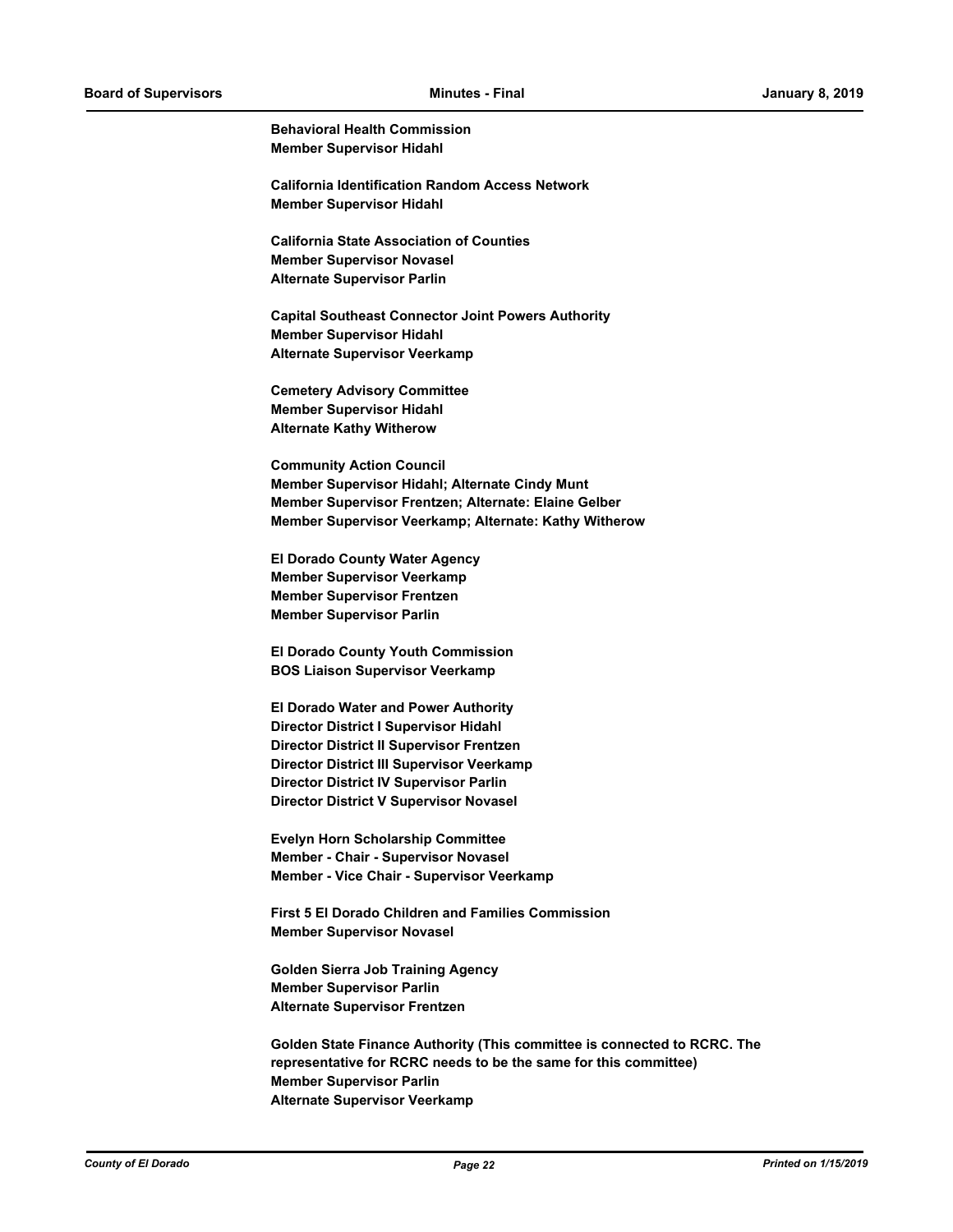**Human Rights Commission Member Supervisor Parlin Member Supervisor Novasel**

**Indian Gaming Local Community Benefit Committee Member Supervisor Parlin Member Supervisor Veerkamp**

**Local Agency Formation Commission (LAFCO) Member Supervisor Frentzen Member Supervisor Veerkamp Alternate Supervisor Hidahl**

**Local Enforcement Agency Independent Hearing Panel Member Supervisor Hidahl**

**Mountain Counties Air Basin Control Council Member Supervisor Parlin Alternate Supervisor Veerkamp**

**National Association of Counties (NACo) Member Supervisor Hidahl Alternate Member Supervisor Veerkamp**

**Rural Counties Environmental Services Joint Powers Authority Member Supervisor Parlin**

**Rural County Representatives of California (RCRC) Member Supervisor Parlin Alternate Member Supervisor Veerkamp**

**Sacramento Area Council of Governments (Directors shall serve at the pleasure of their appointing authority; however, each January appointments to be placed on agenda for Board determination). Member Supervisor Veerkamp Alternate Member Supervisor Frentzen**

**Sacramento-Placerville Transportation Corridor Joint Powers Authority Member Supervisor Frentzen Alternate Member Supervisor Hidahl**

**Sierra Nevada Conservancy Board Member Supervisor Parlin Alternate Member Supervisor Veerkamp**

**South Lake Tahoe Basin Waste Management Authority Member Supervisor Novasel Alternate Member Supervisor Veerkamp**

**South Lake Tahoe Recreation Facilities Joint Powers Authority Member Supervisor Novasel Alternate Member Supervisor Veerkamp**

**South Tahoe Redevelopment Successor Agency Oversight Board**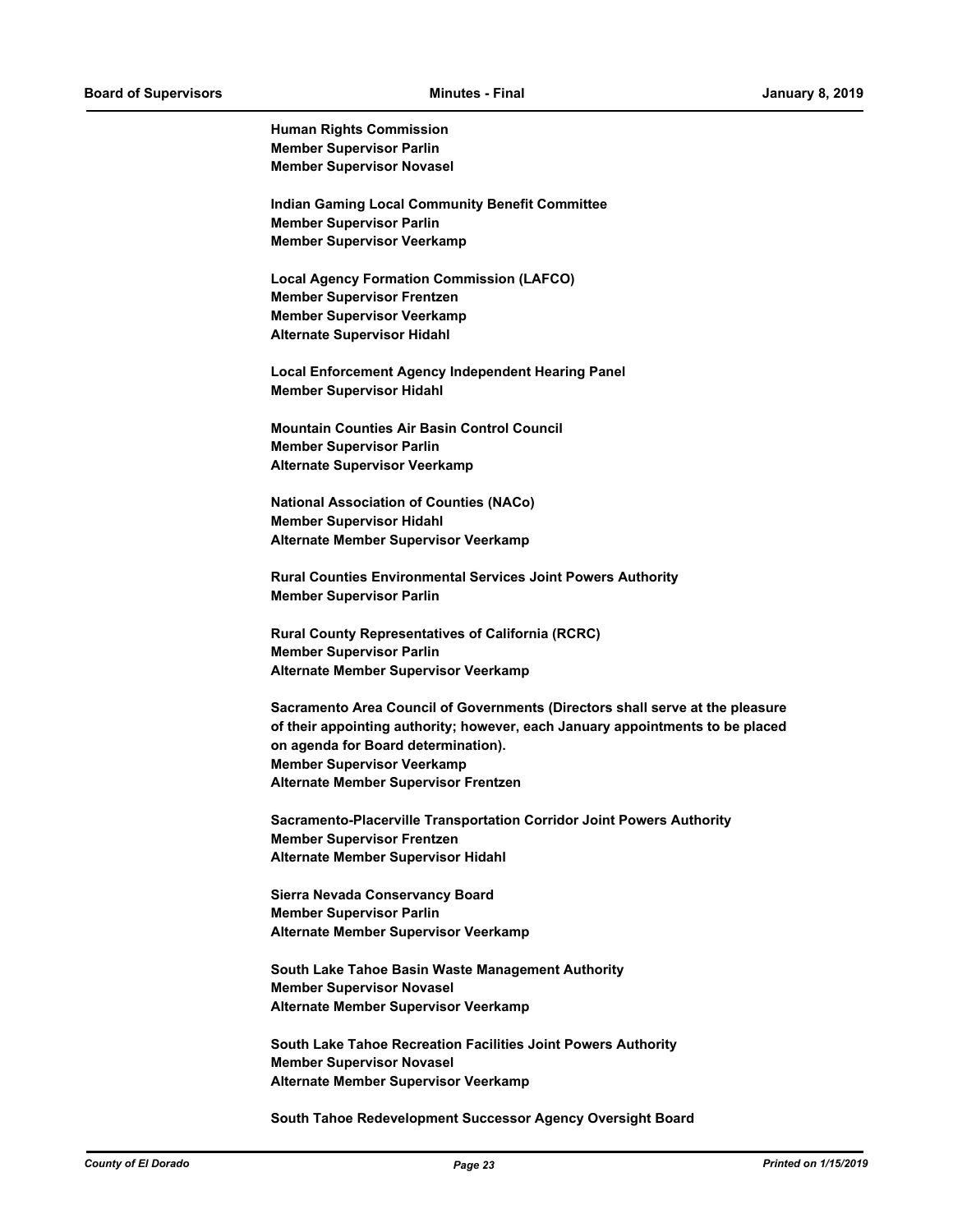**Member Supervisor Novasel Alternate Supervisor Veerkamp**

**Tahoe Conservancy Member Supervisor Novasel Alternate Member Supervisor Veerkamp**

**Tahoe Regional Planning Agency Member Supervisor Novasel 1st Alternate Member Supervisor Veerkamp 2nd Alternate Member Don Ashton**

**Tahoe Transportation District Member Supervisor Novasel Alternate Member Supervisor Veerkamp**

**Transit Authority Member Supervisor Hidahl Member Supervisor Veerkamp Member Supervisor Frentzen Alternate Supervisor Parlin**

**Transportation Commission Commissioner Supervisor Hidahl Commissioner Supervisor Veerkamp Commissioner Supervisor Frentzen Commissioner Supervisor Parlin**

**University of California-Cooperative Extension (UCCE) Member Supervisor Veerkamp**

**Yes:** 5 - Veerkamp, Frentzen, Novasel, Hidahl and Parlin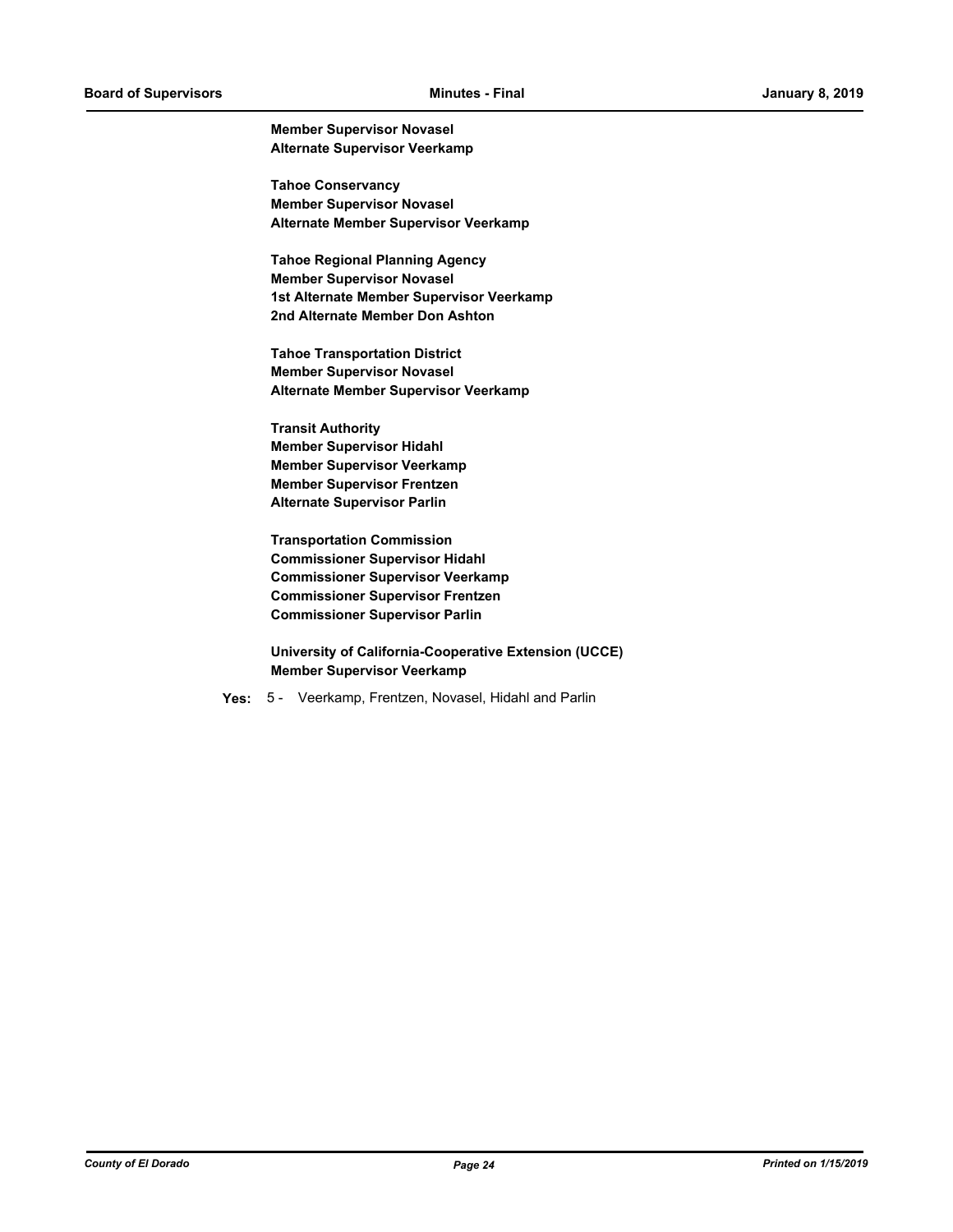## **10:00 A.M. - TIME ALLOCATION**

**28.** [18-1744](http://eldorado.legistar.com/gateway.aspx?m=l&id=/matter.aspx?key=25095) Chief Administrative Office recommending the Board receive a presentation from Heidi Hill Drum from Tahoe Prosperity Center on activities completed for Fiscal Year 2017-18. (Est. Time: 20 Min.)

#### **FUNDING:** N/A

*Public Comment: K. Payne, F. DuChamp, T. Kayes*

**Received and Filed.**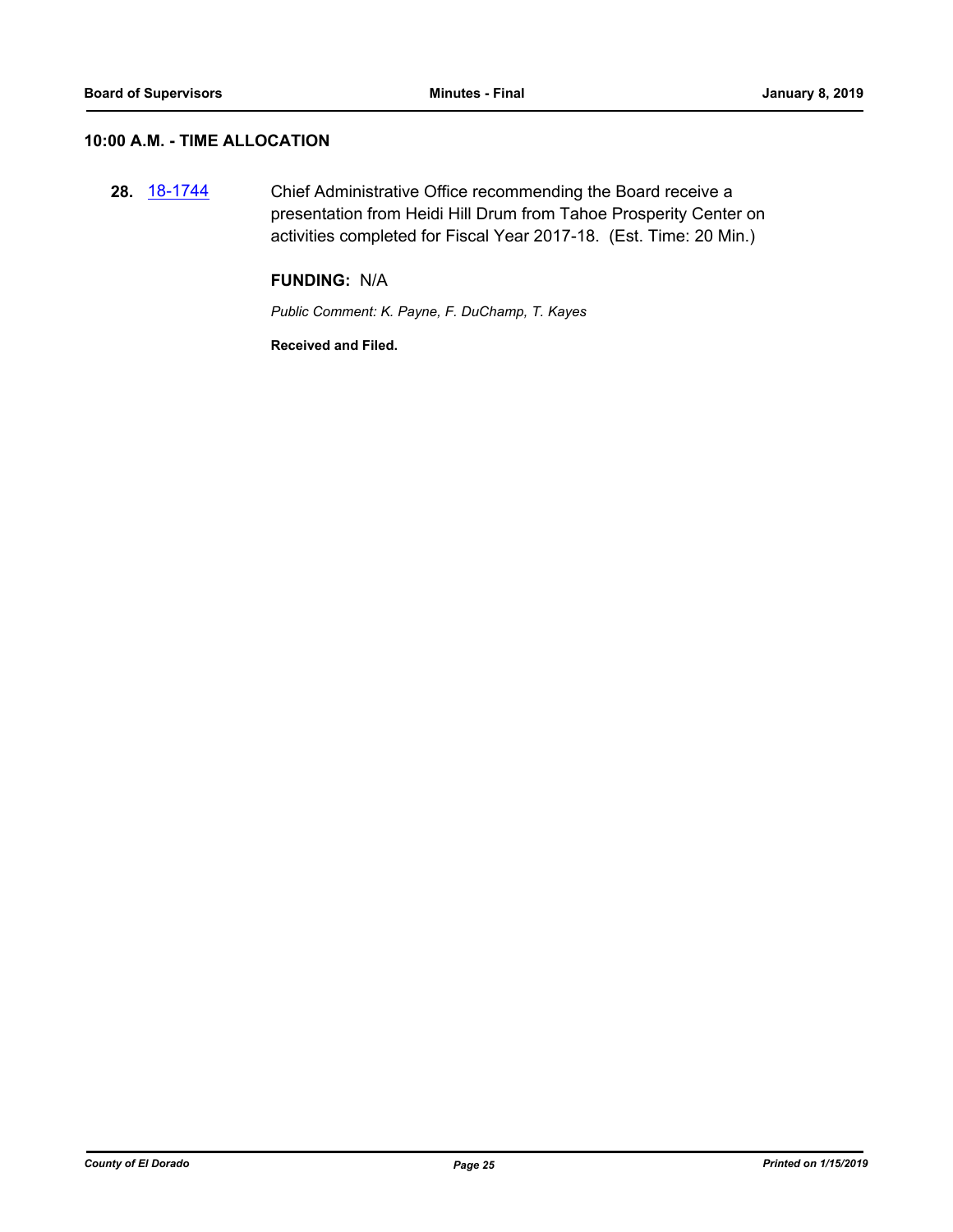#### **1:00 P.M. - TIME ALLOCATION**

**29.** [18-1964](http://eldorado.legistar.com/gateway.aspx?m=l&id=/matter.aspx?key=25314) HEARING - To consider the recommendation of the Planning Commission on the proposed Title 130 Zoning Ordinance Minor Amendments submitted by El Dorado County. The minor changes include:

1) Revised Matrices of Allowed Uses (Sections 130.21.020, 130.22.020, and 130.24.020) to remove the requirement for an Administrative Permit for Vacation Home Rentals;

2) Removal of Vacation Home Rental Heading from Section 130.40.370; and

3) Corrections to inaccurate or obsolete code and document references. Recommending the Board take the following actions:

1) Determine that the amendment to the Zoning Ordinance is Categorically Exempt from the California Environmental Quality Act (CEQA) pursuant to Section 15061(b)(3) of the CEQA Guidelines, General Rule, which provides that CEQA only applies to projects that have the potential for causing a significant effect on the environment; and 2) Adopt and authorize the Chair to sign Ordinance **5097** amending Title 130, Zoning, of the El Dorado County Ordinance Code. (Est. Time: 20 Min.)

**Supervisor Novasel opened the hearing and upon conclusion of the public comment period, closed the hearing.**

**A motion was made by Supervisor Hidahl, seconded by Supervisor Veerkamp to Approve this matter and Adopt Ordinance 5097.**

**Yes:** 5 - Veerkamp, Frentzen, Novasel, Hidahl and Parlin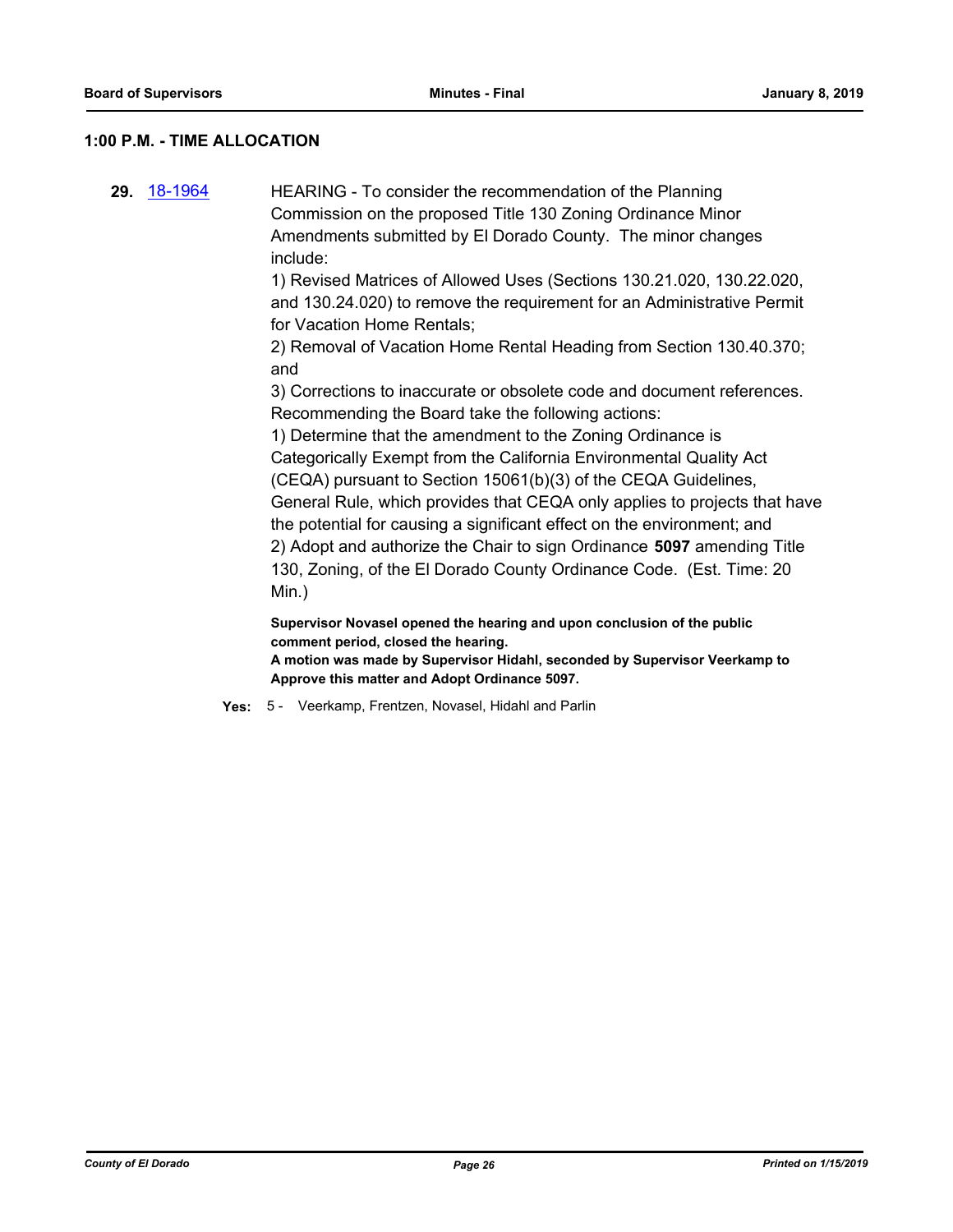#### **ITEMS TO/FROM SUPERVISORS**

**Supervisor Hidahl reported on the following: Vegetation Management meeting. Strategic Plan update discussions. Swearing in ceremony.**

**Supervisor Frentzen reported on the following: Strategic Planning interviews. Local Agency Formation Commission. Retirement parties and swearing in ceremonies. Cameron Park Community Services District swearing in. Water Agency meeting.**

**Supervisor Veerkamp reported on the following: Sacramento Area Council of Governments. Youth Commission. Housing policy. Boys and Girls Club Hero event. Wine and More event. Search and Rescue crab feed.**

**Supervisor Parlin reported on the following: New Supervisor conference. Strategic Planning interview. Cameron Park Community Services District swearing in. Thanked everyone for all their help.**

**Supervisor Novasel reported on the following: Ribbon cutting event in South Lake Tahoe. Swearing in ceremony. Law Enforcement appreciation day. Retired South Lake Tahoe Judge Terry Finney passed away.**

#### **CAO UPDATE**

**Don Ashton, Chief Administrative Officer, reported on the following: Strategic Plan facilitator. Housing Panel discussion.**

**ADJOURNED AT 2:05 P.M. in honor of retired South Lake Tahoe Judge Terry Finney.**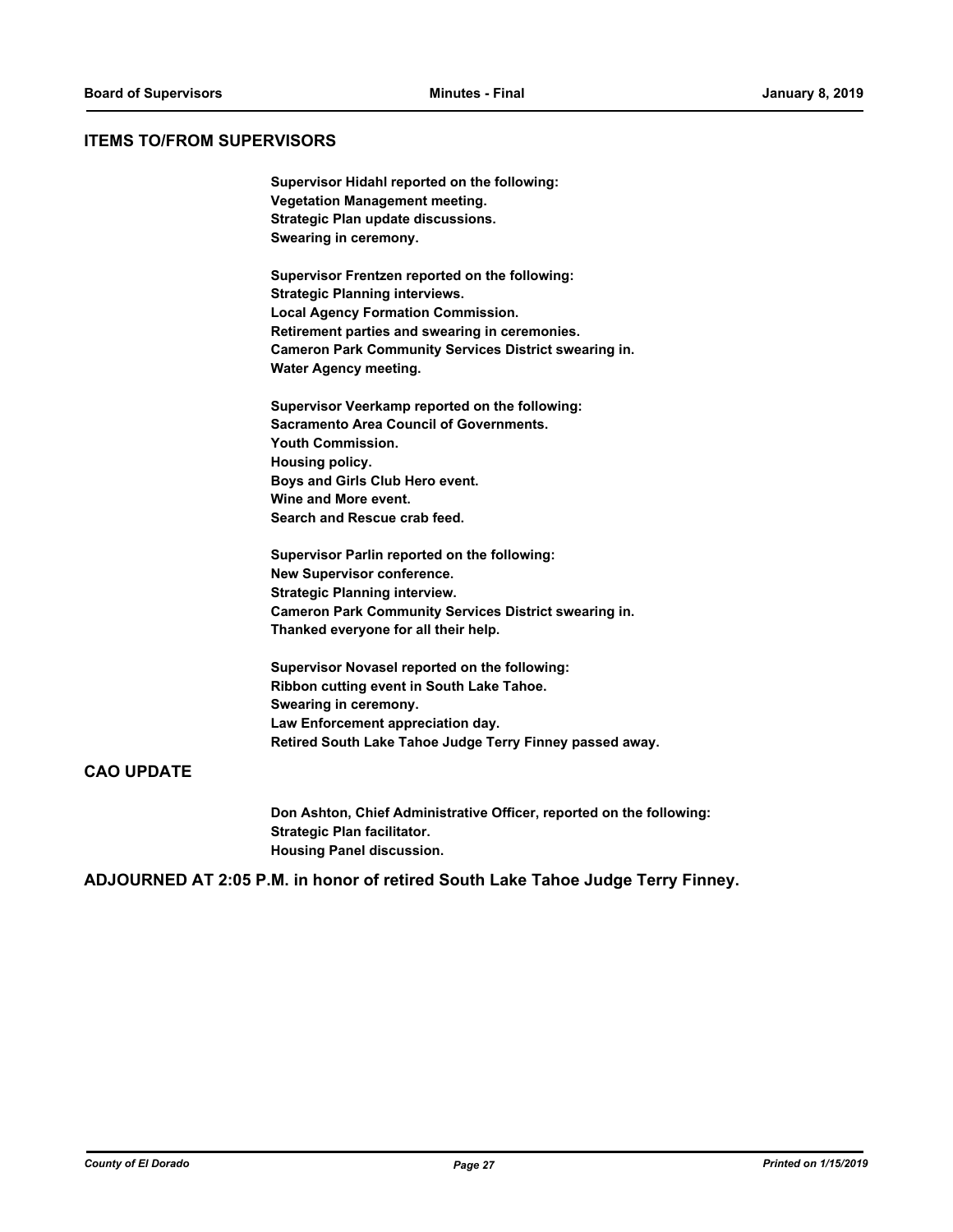## **CLOSED SESSION**

**30.** [18-1952](http://eldorado.legistar.com/gateway.aspx?m=l&id=/matter.aspx?key=25302) **Pursuant to Government Code Section 54957.6 - Conference with Labor Negotiator**: County Negotiator: Director of Human Resources and/or designee. Employee organization: Operating Engineers Local 3 representing employees in the Trades & Crafts and Corrections Bargaining Units; Deputy Sheriffs Association representing employees in the Law Enforcement Unit; and El Dorado County Managers' Association. (Est. Time: 30 Min.)

**No Action Reported. All five Supervisor participated.**

## **31.** [19-0040](http://eldorado.legistar.com/gateway.aspx?m=l&id=/matter.aspx?key=25361) **Conference with Legal Counsel - Significant Exposure to Litigation** pursuant to Government Code Section 54956.9(d)(2). Title: Number of potential cases: (1). (Est. Time:15 Min.)

**No Action Reported. All five Supervisor participated.**